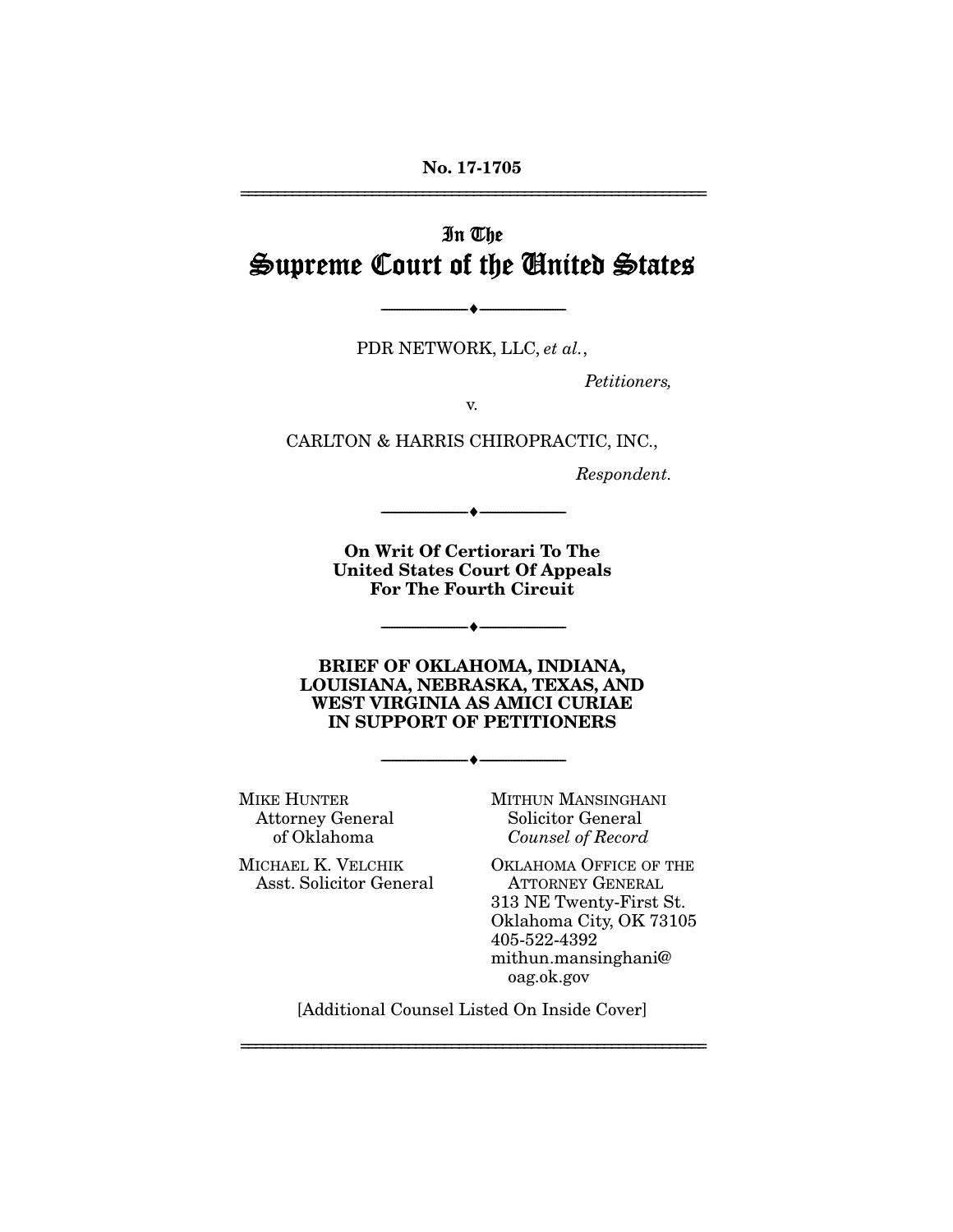*Additional Counsel for Amici*

CURTIS T. HILL, JR. Attorney General of Indiana

KEN PAXTON Attorney General of Texas

JEFF LANDRY Attorney General of Louisiana

DOUG PETERSON Attorney General of Nebraska

PATRICK MORRISEY Attorney General of West Virginia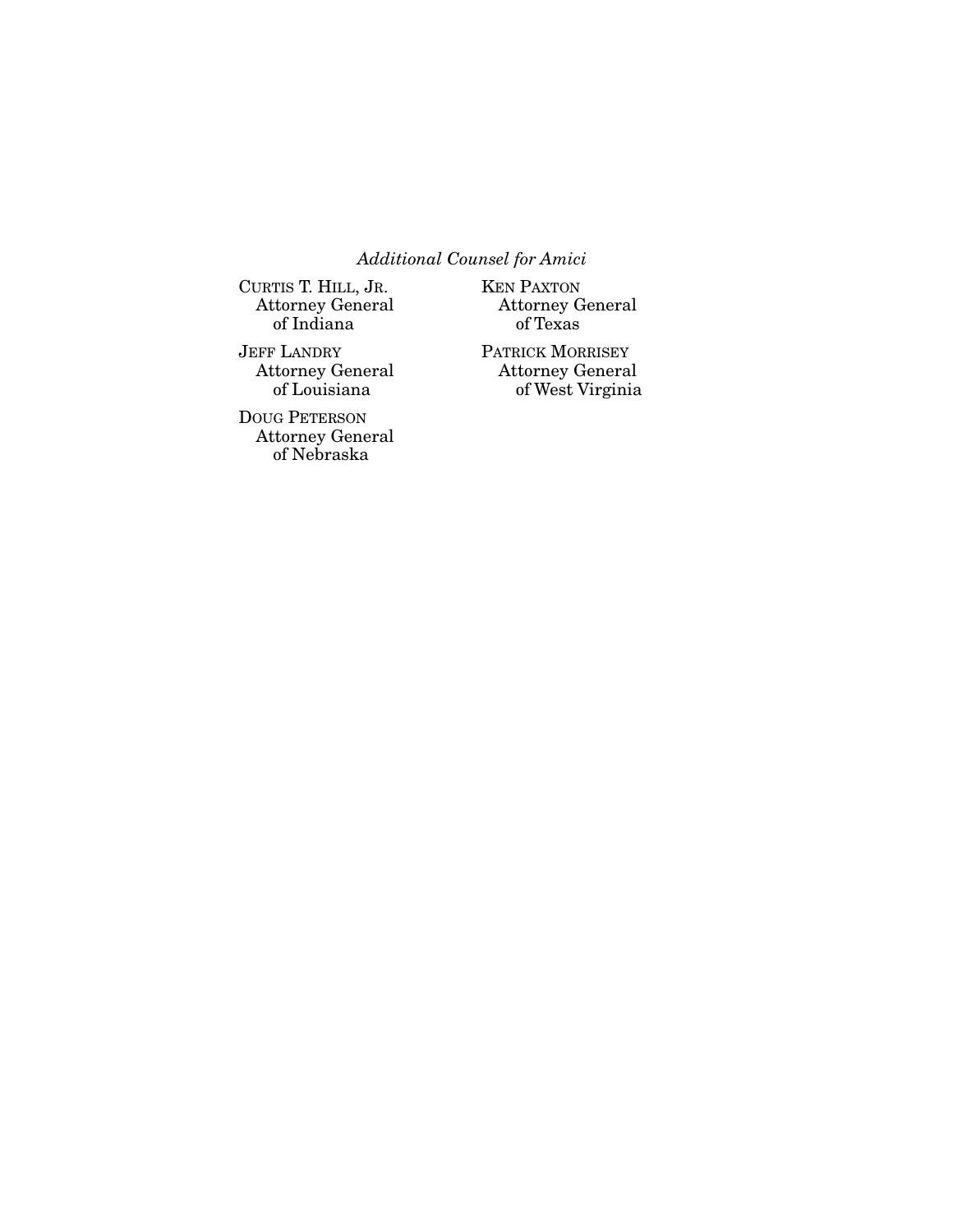## QUESTION PRESENTED

 Whether the Hobbs Act required the district court in this case to accept the Federal Communication Commission's legal interpretation of the Telephone Consumer Protection Act.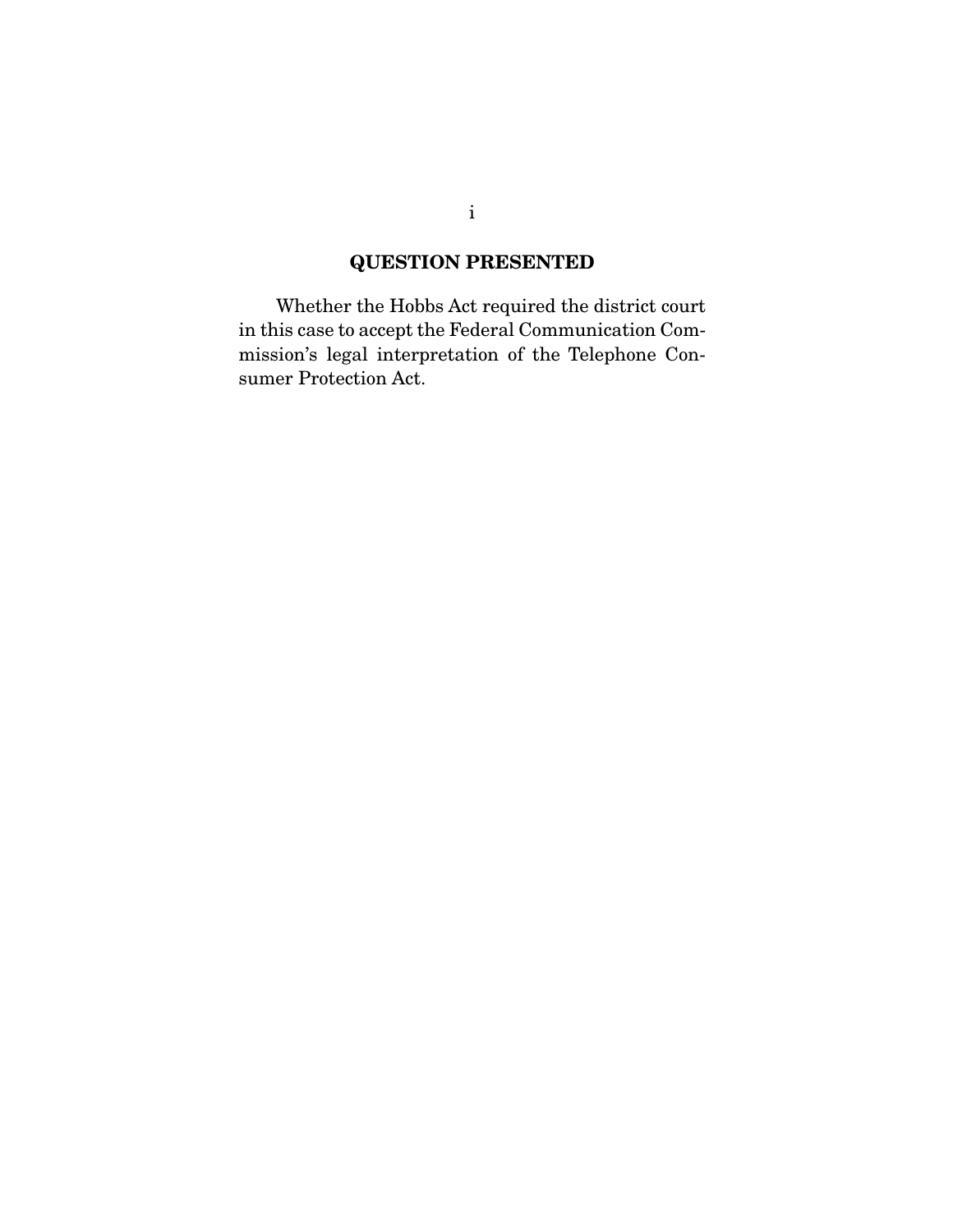# TABLE OF CONTENTS

|     |    |                                                                                                                              | Page                    |
|-----|----|------------------------------------------------------------------------------------------------------------------------------|-------------------------|
|     |    |                                                                                                                              | i                       |
|     |    |                                                                                                                              | iv                      |
|     |    | INTERESTS OF AMICI CURIAE                                                                                                    | 1                       |
|     |    | SUMMARY OF ARGUMENT                                                                                                          | 3                       |
|     |    |                                                                                                                              | $\overline{\mathbf{4}}$ |
| I.  |    | The Hobbs Act Does Not Prevent State And<br><b>Federal District Courts From Independently</b>                                | $\overline{4}$          |
|     | А. | The Hobbs Act Only Applies To Direct<br>Challenges, Because Only Direct<br>Challenges "Determine The Validity                | 6                       |
|     | В. | The Hobbs Act Does Not Apply To Inter-<br>pretive Rules Because They Do Not Have                                             | 8                       |
|     | C. | Any Other Interpretation Produces In-<br>efficient Results, At Odds With The Pur-                                            | 10                      |
| II. |    | <b>Constitutional Avoidance Counsels Against</b><br>Respondent's Preferred Reading Of The                                    | 12                      |
|     | А. | Reading the Hobbs Act As A Jurisdiction-<br>Stripping Statute Would Violate Separation<br>Of Powers And Undermine Federalism | 13                      |
|     | В. | The Decision Below Would Deprive De-                                                                                         | 18                      |

ii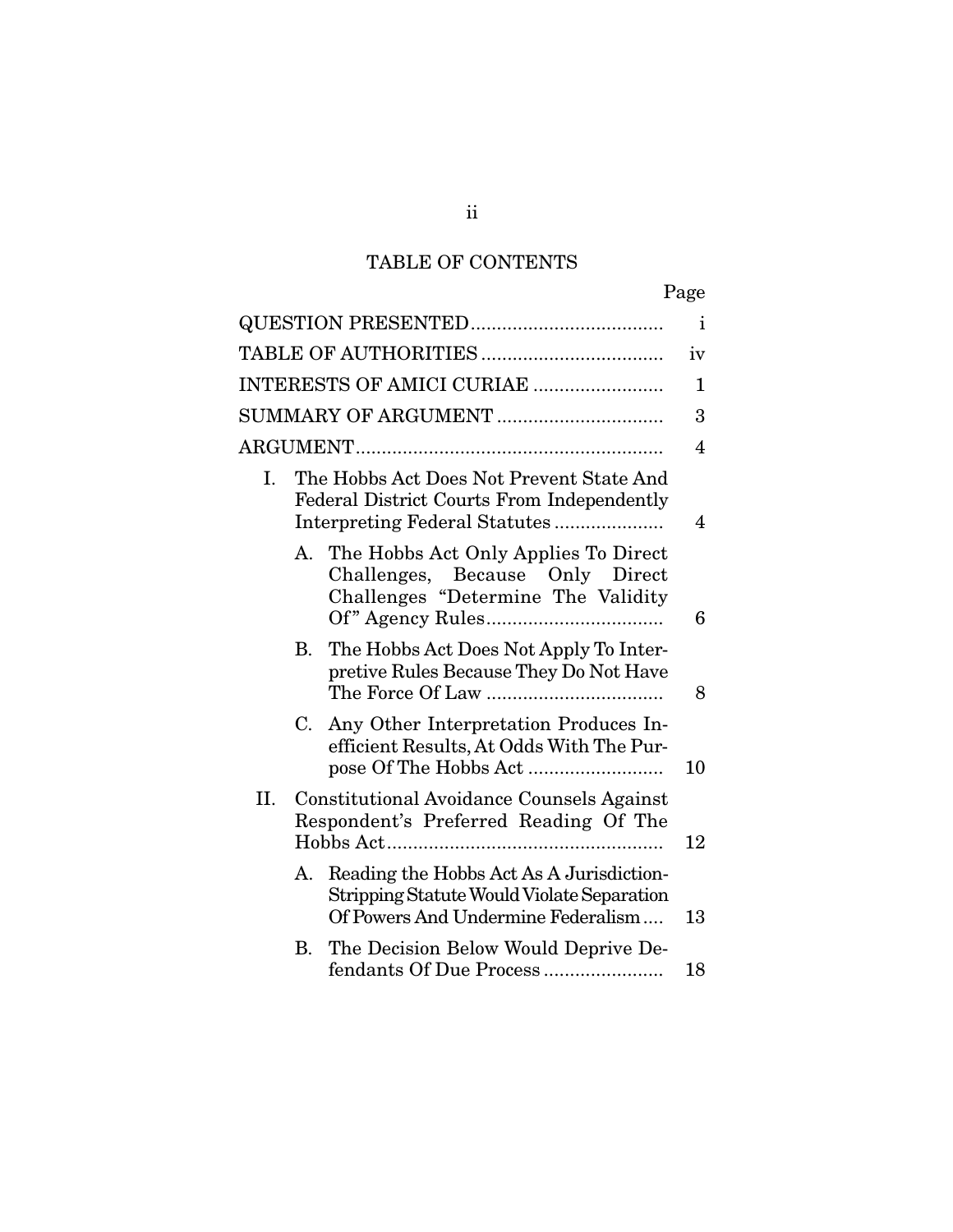# TABLE OF CONTENTS – Continued

Page

| C. The Decision Below Would Strip Defend-<br>ants Of The Ability To Raise Constitu- |      |
|-------------------------------------------------------------------------------------|------|
| tional And Statutory Defenses                                                       | - 20 |
|                                                                                     | 28   |

iii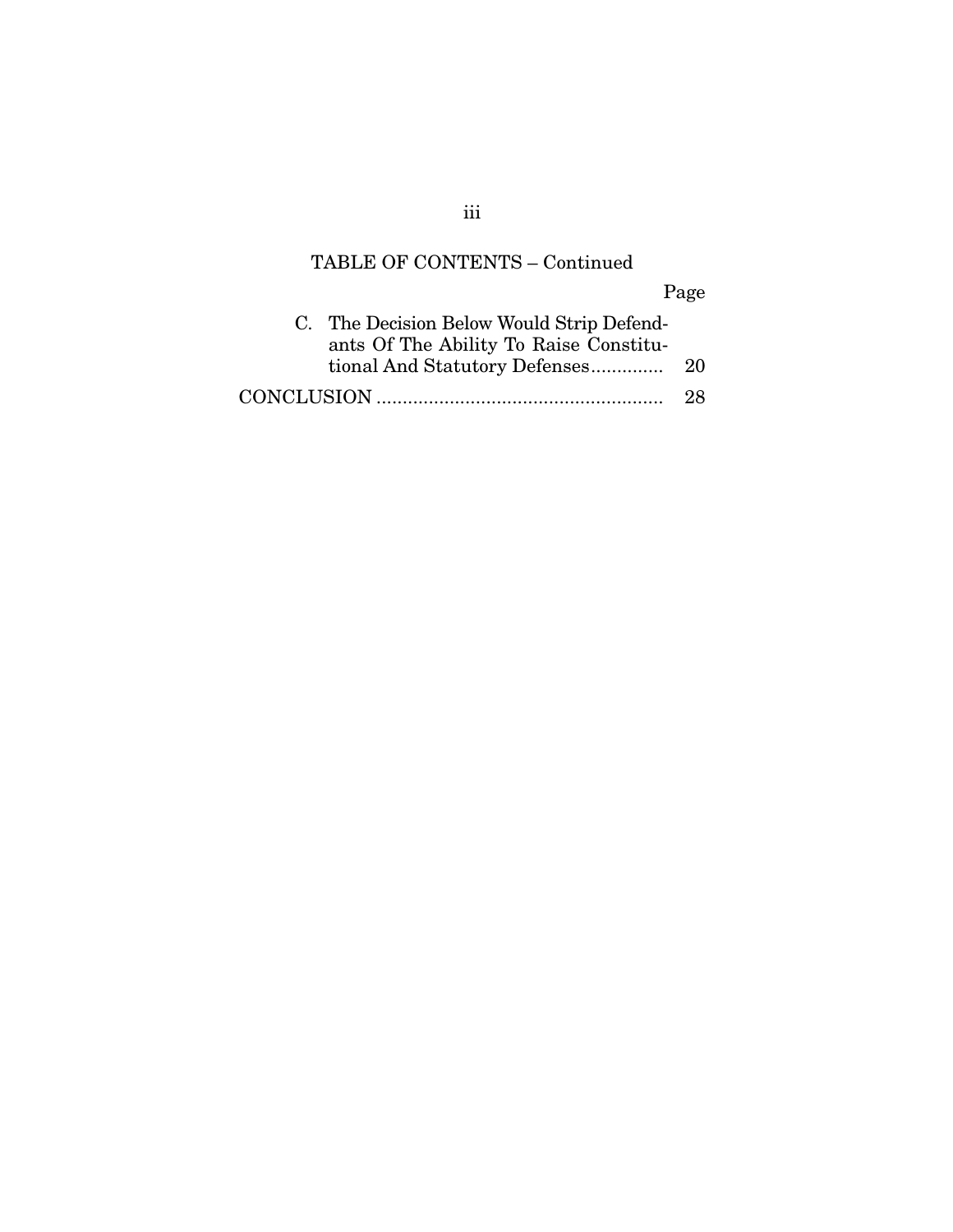## TABLE OF AUTHORITIES

Page

# **CASES**

| Adamo Wrecking Co. v. United States, 434 U.S.                                            |
|------------------------------------------------------------------------------------------|
| Am. Lib. Assoc. v. FCC, 406 F.3d 689 (D.C. Cir.                                          |
| Arangure v. Whitaker, No. 18-3076, 2018 WL<br>6614239 (6th Cir. Dec. 18, 2018)14         |
| Arlington v. FCC, 569 U.S. 290 (2013) 13                                                 |
| Bais Yaakov of Spring Valley v. FCC, 852 F.3d                                            |
| Bank Markazi v. Peterson, 136 S. Ct. 1310                                                |
| Bridgeview Health Care Ctr., Ltd. v. Clark, 816                                          |
|                                                                                          |
| Campbell-Ewald Co. v. Gomez, 136 S. Ct. 663                                              |
| CE Design, Ltd. v. Prism Bus. Media, Inc., 606                                           |
| Chamber of Com. of U.S. of Am. v. U.S. Dep't of<br>Labor, 885 F.3d 360 (5th Cir. 2018)14 |
| Chaplinsky v. New Hampshire, 315 U.S. 568                                                |
| Chevron U.S.A. Inc. v. Nat'l Res. Defense Council,                                       |
| Chrysler Corp. v. Brown, 441 U.S. 281 (1979)9                                            |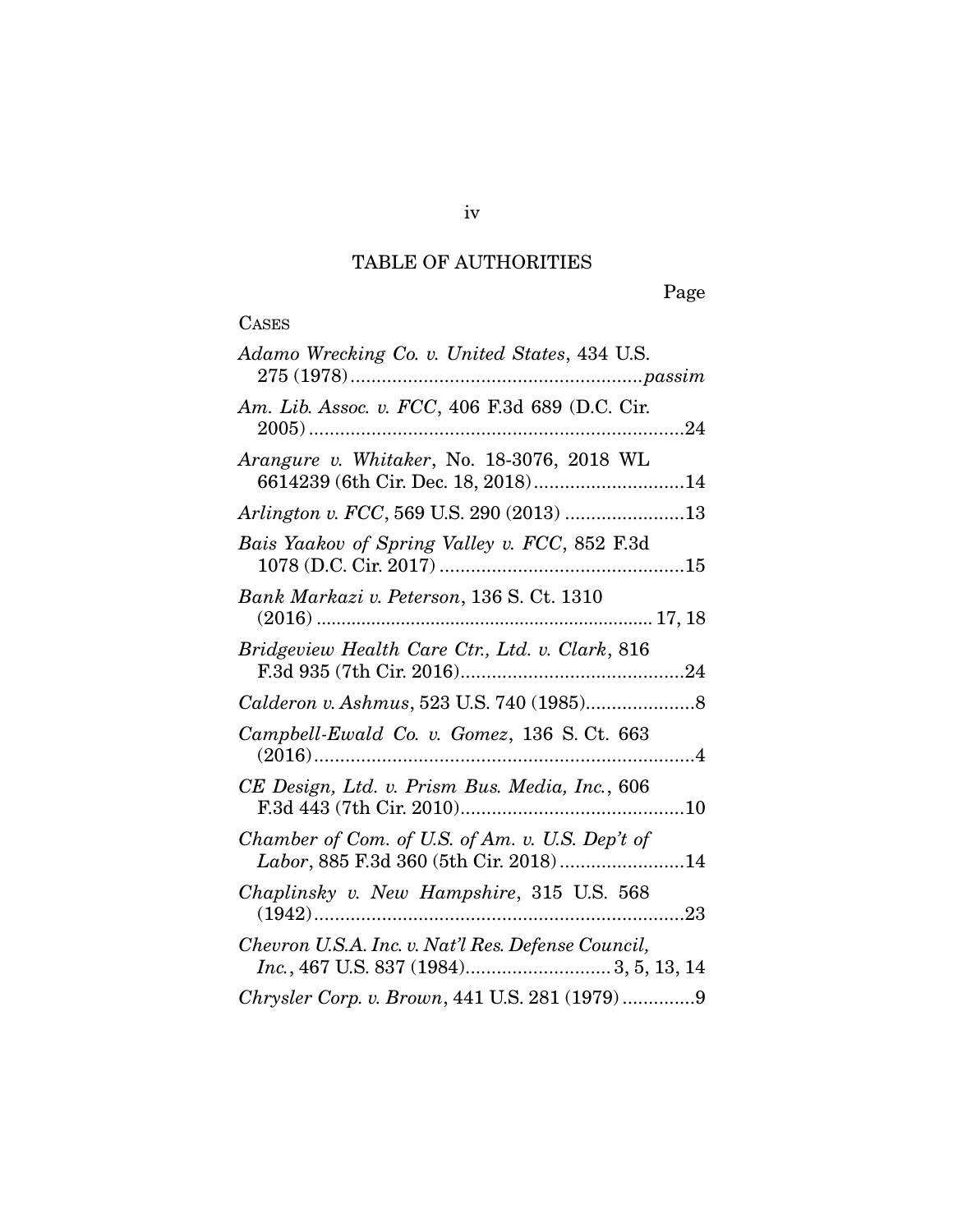| Chrysler Corp. v. EPA, 600 F.2d 904 (D.C. Cir.                                                  |
|-------------------------------------------------------------------------------------------------|
| Cohens v. Virginia, 19 U.S. (6 Wheat.) 264 (1821)25                                             |
| Columbia Broadcasting Sys., Inc. v. United States,                                              |
| Consolo v. Fed. Maritime Comm'n, 383 U.S. 607                                                   |
| Council Tree Inv'rs, Inc. v. FCC, 863 F.3d 237 (3d                                              |
| Creative Montessori Learning Ctrs. v. Ashford<br>Gear LLC, 662 F.3d 913 (7th Cir. 2011)23       |
| Crowell v. Benson, 285 U.S. 22 (1932) 12                                                        |
| Decker v. N.W. Envtl. Defense Ctr., 568 U.S. 597                                                |
| E.I. Du Pont De Nemours & Co. v. Smiley, 138                                                    |
| Egan v. Delaware River Port Auth., 851 F.3d 263                                                 |
| <i>Elgin v. Dep't of Treasury</i> , 567 U.S. 1 (2012)20                                         |
| Elonis v. United States, 135 S. Ct. 2001 (2015) 23                                              |
| Esquivel-Quintana v. Lynch, 810 F.3d 1019 (6th<br>Cir. 2016), rev'd on other grounds, 137 S.Ct. |
| FCC v. ITT World Commc'ns, Inc., 466 U.S. 463                                                   |
| FCC v. Pacifica Found., 438 U.S. 726 (1978)23                                                   |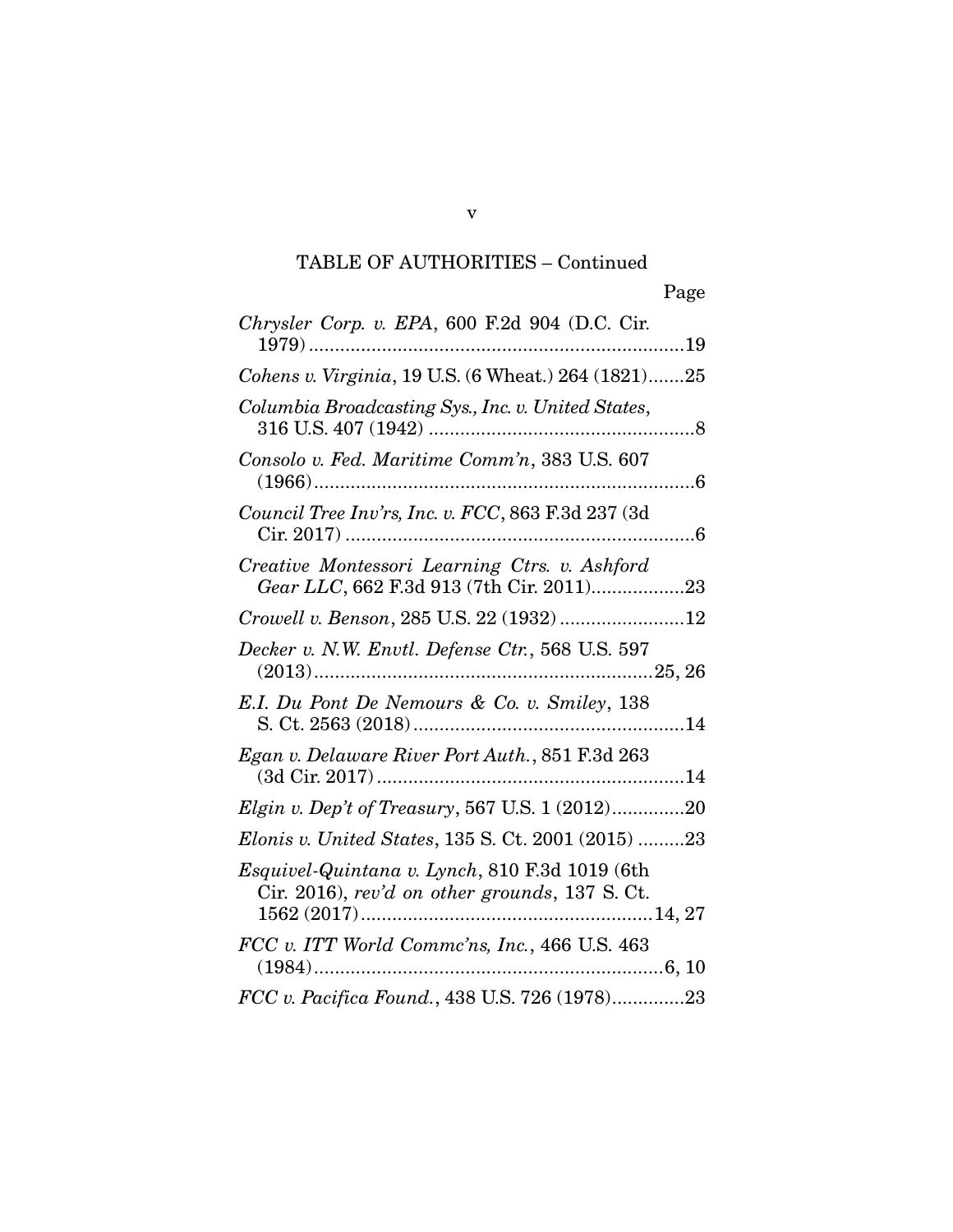vi

| Functional Music, Inc. v. FCC, 274 F.2d 543 (D.C.    |
|------------------------------------------------------|
| Garco Constr., Inc. v. Speer, 138 S.Ct. 1052         |
| Gutierrez-Brizuela v. Lynch, 834 F.3d 1142 (10th     |
| Harrison v. PPG Indus., Inc., 446 U.S. 578 (1980) 20 |
| Home Ins. Co. of New York v. Morse, 87 U.S. 445      |
| Houston Post Co. v. United States, 79 F. Supp.       |
| Japan Whaling Ass'n v. Am. Cetacean Soc'y, 478       |
| Johnson v. United States, 135 S. Ct. 2551 (2015) 12  |
| Johnson v. Williams, 133 S. Ct. 1088 (2013)1         |
| Kinsella v. United States ex rel. Singleton, 361     |
| Kokkonen v. Guardian Life Ins. Co. of Am., 511       |
| Lockhart v. Fretwell, 506 U.S. 364 (1993)1           |
| Mais v. Gulf Coast Collection Bureau, Inc., 768      |
| Manuel v. NRA Group LLC, 722 Fed. App'x 141          |
| Marbury v. Madison, 5 U.S. (1 Cranch) 137            |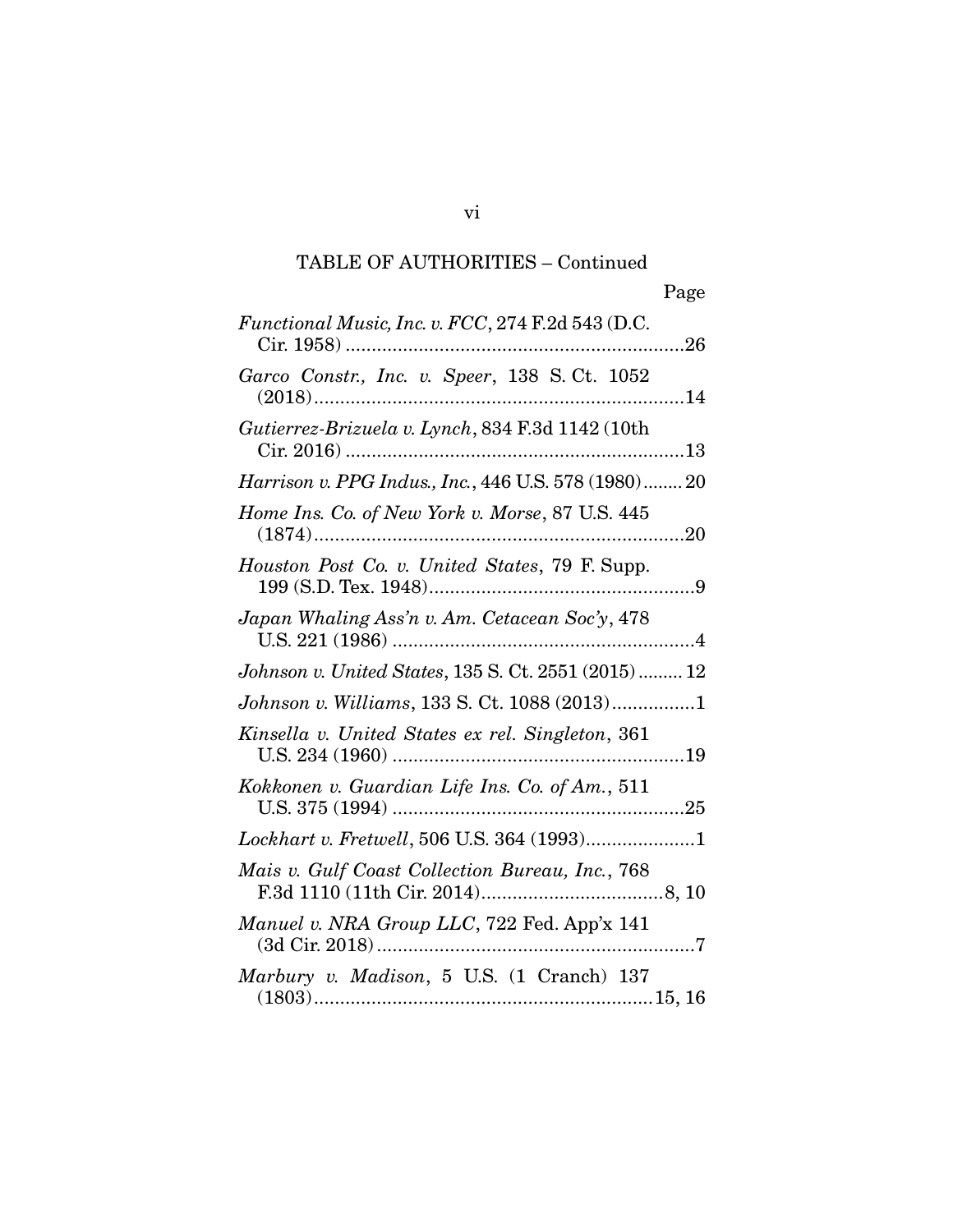vii

| Marsh v. J. Alexander's LLC, 905 F.3d 610 (9th                                                                                                                      |
|---------------------------------------------------------------------------------------------------------------------------------------------------------------------|
| Massachusetts v. EPA, 549 U.S. 497 (2007)25                                                                                                                         |
| Michigan v. EPA, 135 S. Ct. 2699 (2015) 13                                                                                                                          |
| Mims v. Arrow Fin. Servs., LLC, 565 U.S. 368                                                                                                                        |
| Multistar Indus., Inc. v. U.S. Dep't of Transp., 707                                                                                                                |
| Mutual Pharm. Co. v. Bartlett, 570 U.S. 472                                                                                                                         |
| N.L.R.B. Union v. Fed. Labor Relations Auth.,<br>834 F.3d 191 (D.C. Cir. 1987) 20, 26                                                                               |
| $\begin{array}{l} Nat'l \, Ass'n \,\, of \, Mfrs. \,\, v. \,\, Dep't \,\, of \, Def., \, 138 \,\, S. \,\, Ct. \,\, 617 \\ (2018) \dots 2, \, 10, \, 25 \end{array}$ |
| Neustar, Inc. v. FCC, 857 F.3d 886 (D.C. Cir.                                                                                                                       |
| Osorio v. State Farm Bank, F.S.B., 746 F.3d 1242                                                                                                                    |
| Our Country Home Enters., Inc. v. Comm'r of In-<br>ternal Revenue, 855 F.3d 773 (7th Cir. 2017) 14                                                                  |
| Patchak v. Zinke, 138 S. Ct. 897 (2018)17                                                                                                                           |
| Pereira v. Sessions, 138 S. Ct. 2105 (2018)13                                                                                                                       |
| Perez v. Morg. Bankers Assoc., 135 S. Ct. 1199                                                                                                                      |
| Plaut v. Spendthrift Farm, Inc., 514 U.S. 211                                                                                                                       |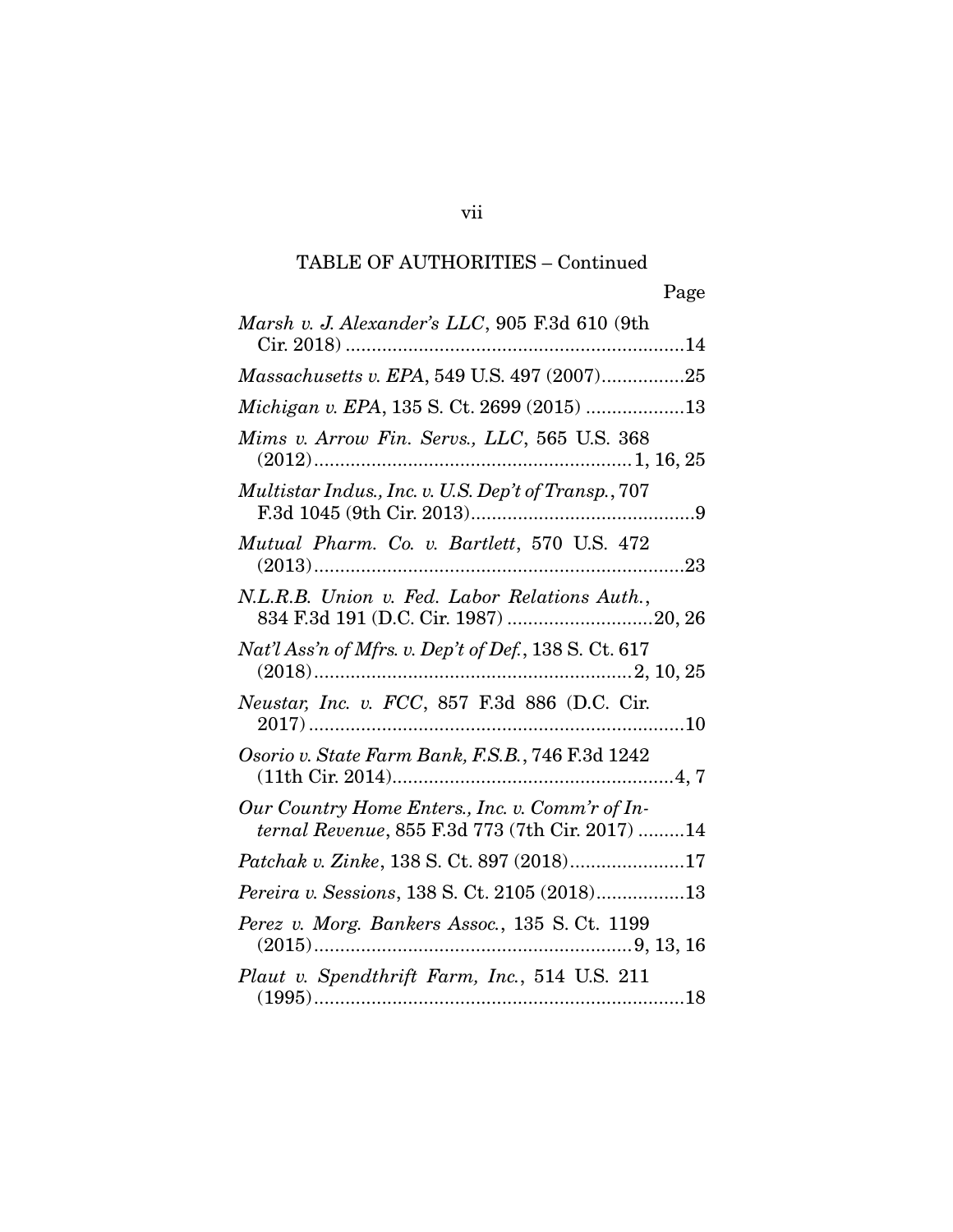viii

| Reno v. Am. Civ. Liberties Union, 521 U.S. 844                                                   |
|--------------------------------------------------------------------------------------------------|
| Robertson v. Seattle Audubon Soc'y, 503 U.S. 429                                                 |
| Rochester Telephone Corp. v. United States, 307                                                  |
| SAS Inst., Inc. v. Iancu, 138 S. Ct. 1348 (2018)  14                                             |
| S.E.R.L. v. Atty. Gen. U.S. of Am., 894 F.3d 535                                                 |
| Sandusky Wellness Ctr., LLC v. ASD Specialty<br>Healthcare, Inc., 863 F.3d 460 (6th Cir. 2017)10 |
| Sandusky Wellness Ctr., LLC v. Medco Health<br>Sols., Inc., 788 F.3d 218 (6th Cir. 2015)  4, 15  |
| Scenic Am. Inc. v. U.S. Dep't of Transp., 138 S. Ct.<br>14                                       |
| Shalala v. Guernsey Mem'l Hosp., 514 U.S. 87<br>. 9                                              |
| Sierra Club v. U.S. Nuclear Regulatory Comm'n,                                                   |
| Simmons v. ICC, 716 F.2d 40 (D.C. Cir. 1983)19                                                   |
| Skidmore v. Swift & Co., 323 U.S. 134 (1944)5, 18                                                |
| Sprint Nextel Corp. v. FCC, 508 F.3d 1129 (D.C.                                                  |
| St. Joseph Stock Yards Co. v. United States, 298                                                 |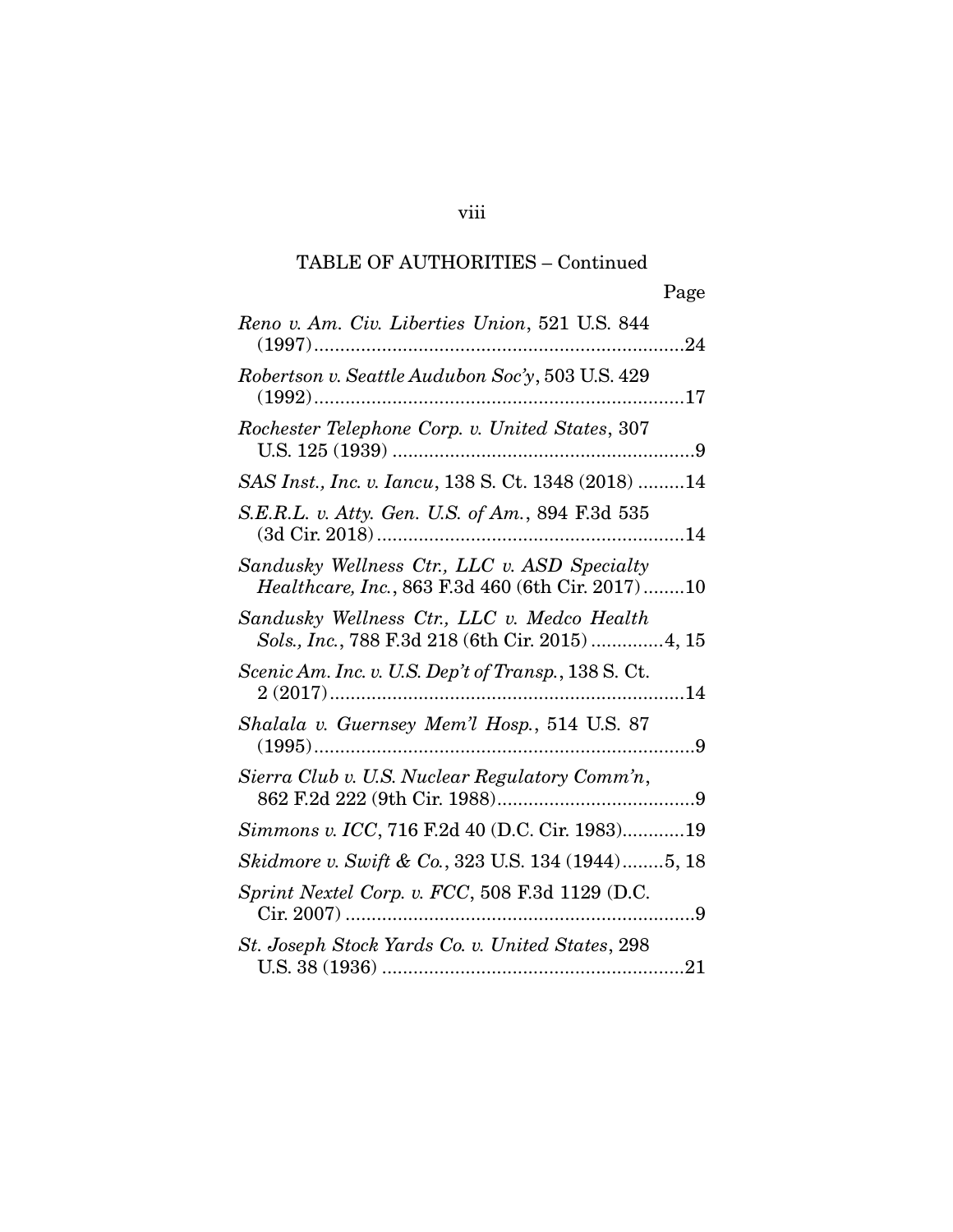| Tennessee Valley Auth. v. Hill, 437 U.S. 153                                                                                                       |
|----------------------------------------------------------------------------------------------------------------------------------------------------|
| Tetra Tech EC, Inc. v. Wisconsin Dep't of Revenue,                                                                                                 |
| Toler v. Oakwood Smokeless Coal Corp., 4 S.E.2d                                                                                                    |
| United States v. Any & All Radio Station Trans-<br>mission Equip., 204 F.3d 658 (6th Cir. 2000) 21                                                 |
| United States v. Any & All Radio Station Trans-<br>mission Equip., 169 F.3d 548 (8th Cir. 1999),<br>opinion rev'd on reh'g, 207 F.3d 458 (8th Cir. |
| United States v. Klein, 80 U.S. (13 Wall.) 128                                                                                                     |
| United States v. Neset, 235 F.3d 415 (8th Cir.                                                                                                     |
| United States v. Nixon, 418 U.S. 683 (1974) 15                                                                                                     |
| Virginia v. Hicks, 539 U.S. 113 (2003)22                                                                                                           |
| Voices for Int'l Bus. & Educ., Inc. v. N.L.R.B., 905                                                                                               |
| Williams v. Taylor, 529 U.S. 362 (2000)17                                                                                                          |
| <b>CONSTITUTIONAL PROVISIONS</b>                                                                                                                   |
|                                                                                                                                                    |

U.S. Const. amend. XIV ........................................ 20, 24 U.S. Const. art. IV, § 1 ................................................... 8

ix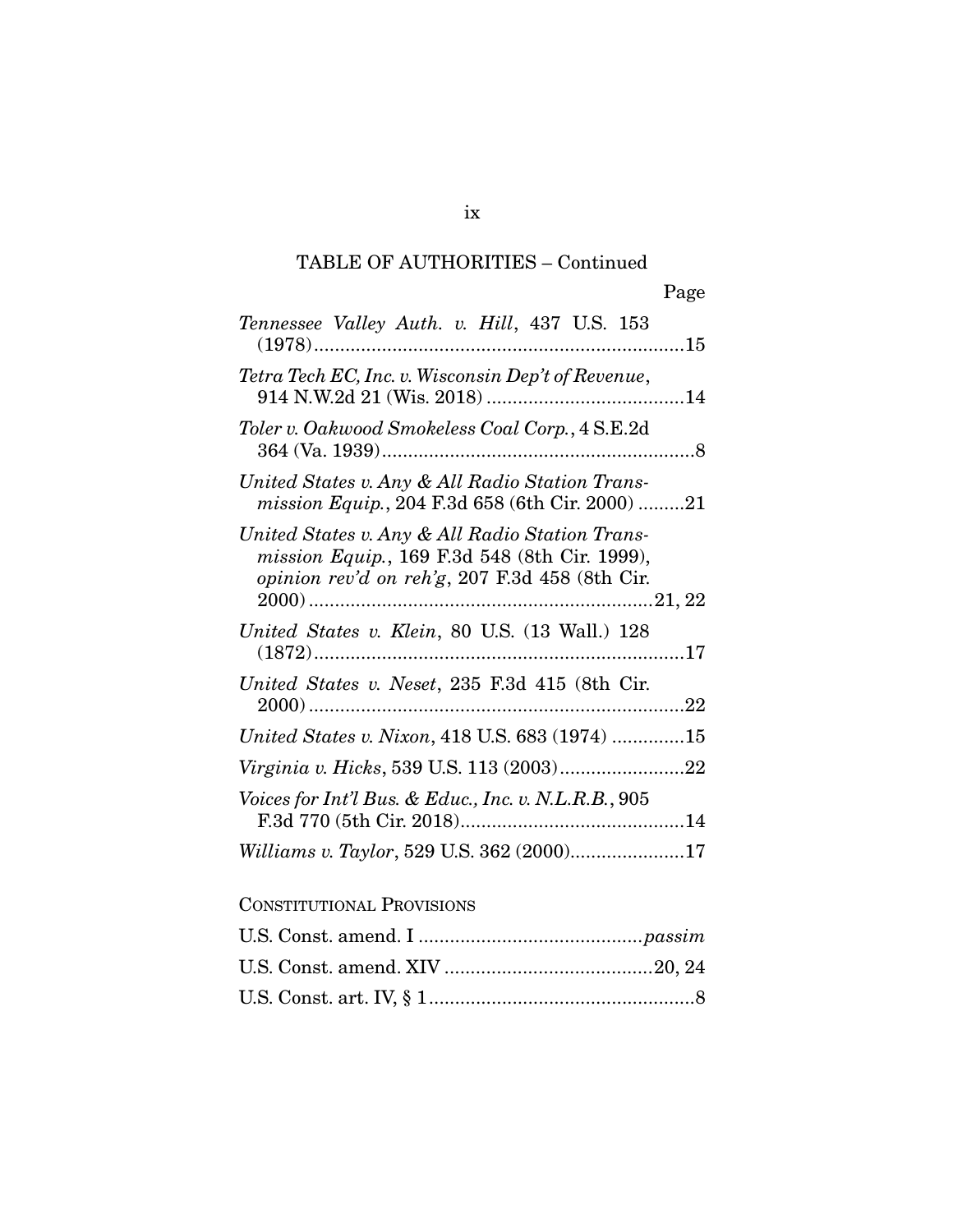## **STATUTES**

| 28 U.S.C. |  |
|-----------|--|
|           |  |
|           |  |
|           |  |
| 33 U.S.C. |  |
|           |  |
| 42 U.S.C. |  |
|           |  |
|           |  |
|           |  |
| 47 U.S.C. |  |
|           |  |
|           |  |

## OTHER AUTHORITIES

| Aditya Bamzai, The Origins of Judicial Defer-<br>ence to Executive Interpretation, 126 YALE L.J.  |  |
|---------------------------------------------------------------------------------------------------|--|
| Attorney General's Manual on the Administra-                                                      |  |
| Brett M. Kavanaugh, <i>Fixing Statutory Interpre-</i><br>tation, 129 HARV. L. REV. 2118 (2016)13  |  |
| Diego A. Zambrano, The States' Interest in Fed-<br>eral Procedure, 70 STAN. L. REV. 1805 (2018) 2 |  |
| J. Gregory Sidak, Does the Telephone Consumer<br>Protection Act Violate Due Process As Applied?,  |  |

x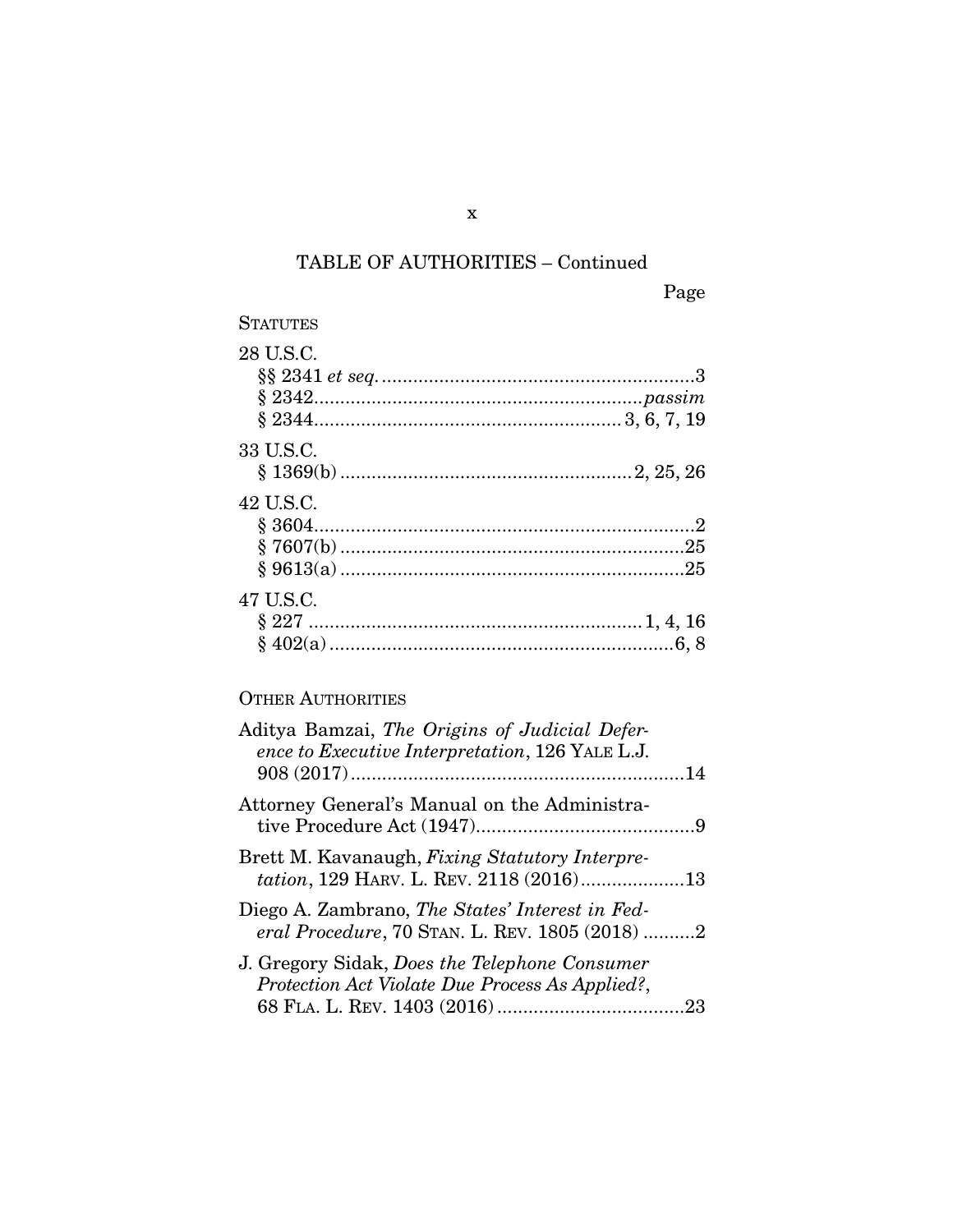| Jeffrey A. Pojanowski, Without Deference, 81 Mo.                                                                                                                                                                                             |
|----------------------------------------------------------------------------------------------------------------------------------------------------------------------------------------------------------------------------------------------|
| Marshall Mathers, Without Me, THE EMINEM                                                                                                                                                                                                     |
| PHILIP HAMBURGER, IS ADMINISTRATIVE LAW UN-                                                                                                                                                                                                  |
| ROBERT A. KATZMANN, JUDGING STATUTES (2014)14                                                                                                                                                                                                |
| Stuart L. Pardau, <i>Good Intentions and the Road</i><br>to Regulatory Hell: How the TCPA Went from<br>Consumer Protection Statute to Litigation Night-                                                                                      |
| THE FEDERALIST NO. 47 (J. Madison)15, 16                                                                                                                                                                                                     |
| THOMAS M. COOLEY, A TREATISE ON THE CONSTI-<br>TUTIONAL LIMITATIONS WHICH REST UPON THE<br>LEGISLATIVE POWER OF THE STATES OF THE                                                                                                            |
| Yuri R. Linetsky, <i>Protection of "Innocent Law-</i><br>breakers": Striking the Right Balance in the<br>Private Enforcement of the Anti "Junk Fax"<br>Provisions of the Telephone Consumer Protec-<br>tion Act, 90 NEB. L. REV. 70 (2011)24 |

## REGULATIONS

| Rules and Regulations Implementing the Tel.   |  |
|-----------------------------------------------|--|
| Consumer Prot. Act of 1991; Junk Fax Preven-  |  |
| tion Act of 2005, 71 Fed. Reg. 25,967 (May 3, |  |
|                                               |  |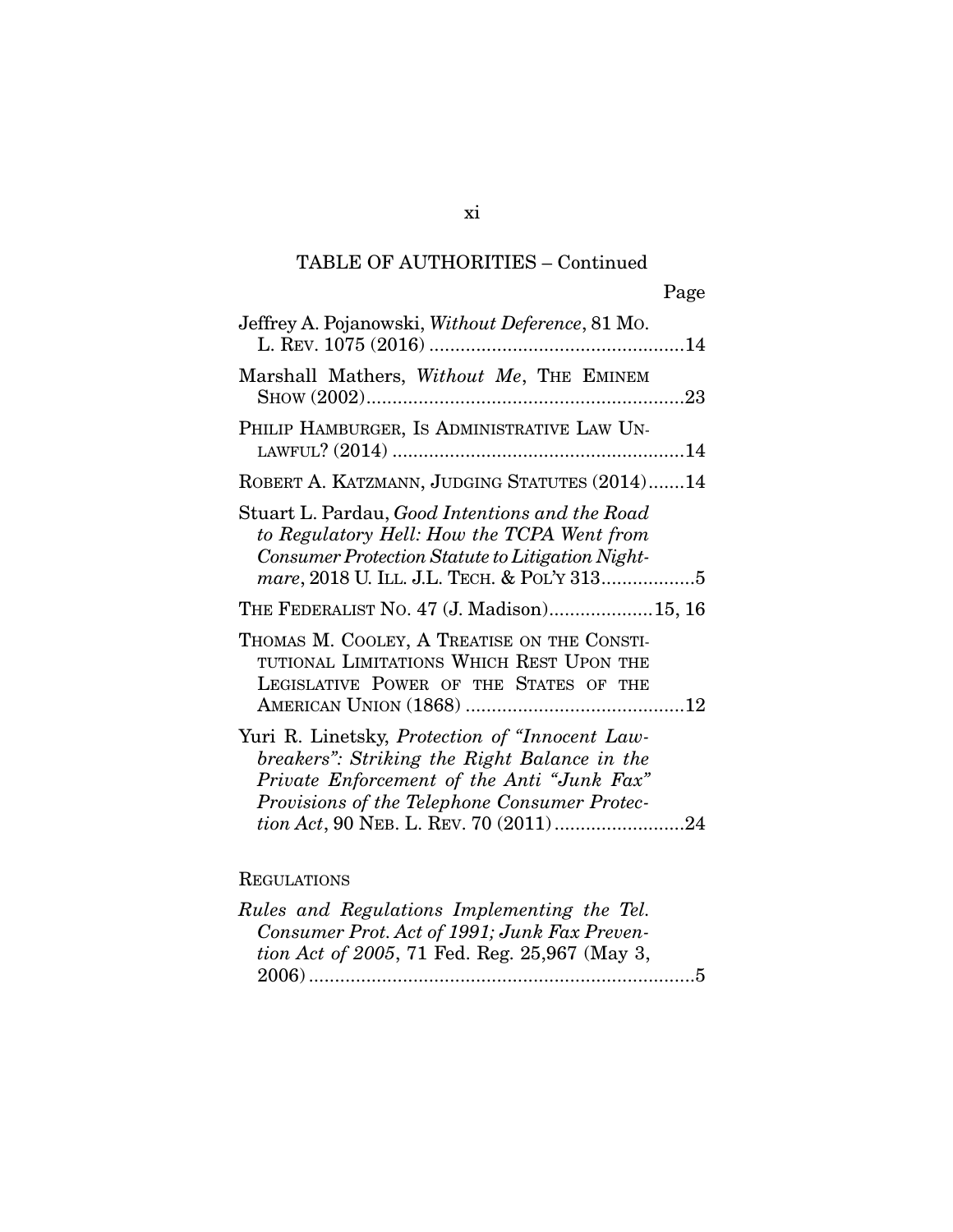#### INTERESTS OF AMICI CURIAE

 Amici curiae are the States of Oklahoma, Indiana, Louisiana, Nebraska, Texas, and West Virginia. Amici have a sovereign interest in preserving the separation of powers and the constitutional rights of their citizens, both of which are implicated by this case. Amici States have an especial interest in this case because the decision below, if affirmed, would deprive State courts of their independent and coordinate ability to interpret federal law in private suits brought under the Telephone Consumer Protection Act ("TCPA"). *See Johnson v. Williams*, 133 S. Ct. 1088, 1098 (2013). The Act specifically permits private litigants to bring suit under the TCPA in state courts, 47 U.S.C.  $\S\S 227(b)(3)$  &  $227(c)(5)$ , which "have concurrent jurisdiction over private suits under the TCPA." *Mims v. Arrow Fin. Servs., LLC*, 565 U.S. 368, 372 (2012). "[N]either federal supremacy nor any other principle of federal law requires that a state court's interpretation of federal law give way to a (lower) federal court's interpretation." *Lockhart v. Fretwell*, 506 U.S. 364, 376 (1993) (Thomas, J., concurring). *A fortiori*, a state court cannot be bound by a federal agency's interpretation of a federal statute—especially where the federal statute is unambiguous and the agency's interpretation is unreasonable. The decision below threatens to upend that important prerogative of state courts. For similar reasons, the decision below also affects enforcement actions brought by State Attorneys General as authorized by the TCPA. 47 U.S.C. §§ 227(e)(6), 227(g).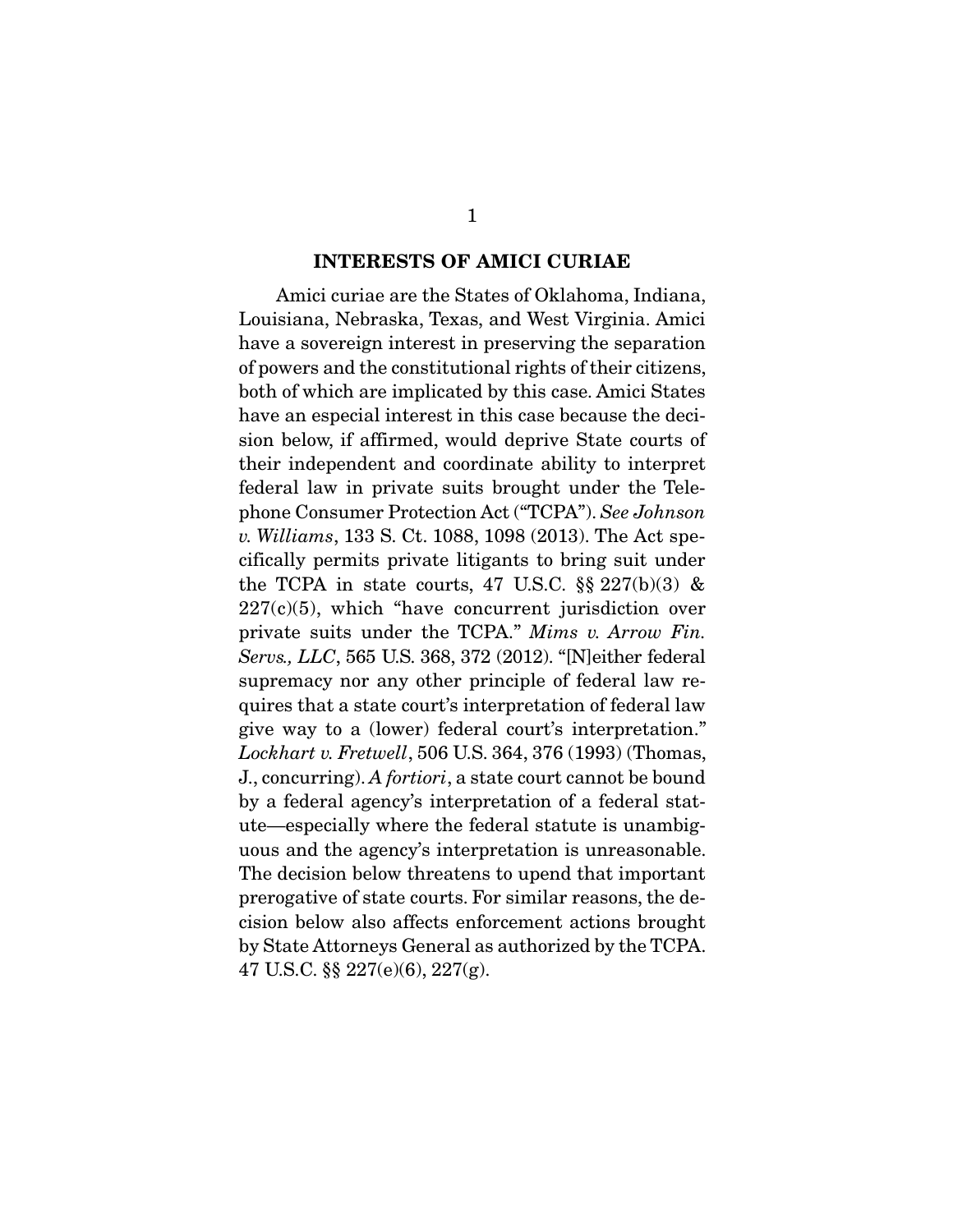Finally, the States' interests also extend to the many other contexts to which the Hobbs Act applies. By its own terms, the Hobbs Act's jurisdiction-channeling provision also applies to final orders issued by the Atomic Energy Commission, Department of Agriculture, Federal Maritime Commission, Department of Transportation, and Surface Transportation Board as well as final orders under Section 812 of the Fair Housing Act, 42 U.S.C. § 3604, which prohibits discrimination in the sale or rental of housing. *See* 28 U.S.C. § 2342(2)-(7). Amici States have a role to play in all of these regulatory contexts, *see, e.g.*, 42 U.S.C. § 3604(5), and often find themselves disagreeing with federal agencies. The States are also frequently involved in litigation conducted pursuant to analogous provisions that preclude judicial review of agency action, such as the Clean Water Act. *See, e.g.*, 33 U.S.C. § 1369(b)(1); *Nat'l Ass'n. of Mfrs. v. Dep't of Def.*, 138 S. Ct. 617, 624 (2018); Diego A. Zambrano, *The States' Interest in Federal Procedure*, 70 STAN. L. REV. 1805, 1810 (2018).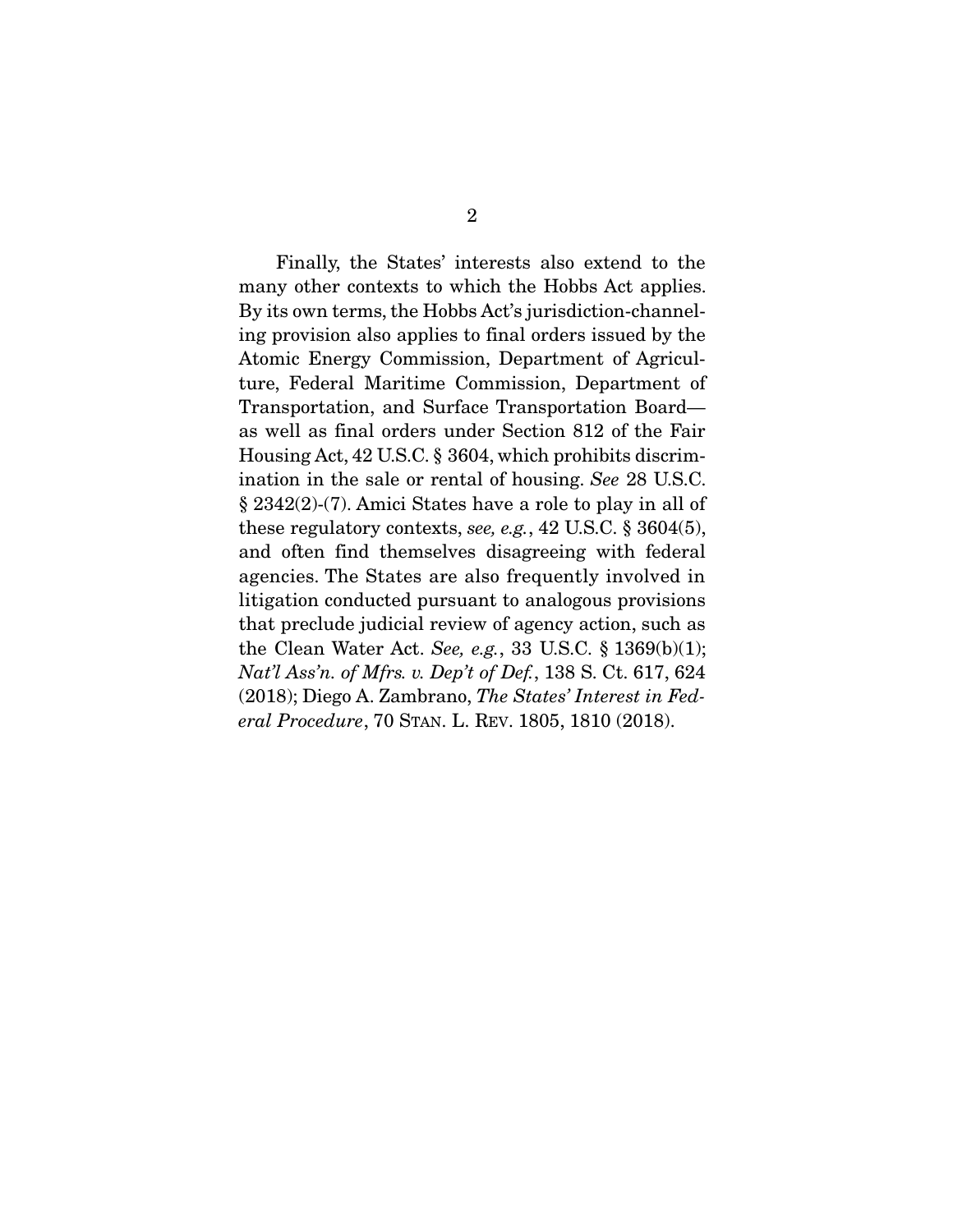#### SUMMARY OF ARGUMENT

 The Court below raised serious constitutional concerns relating to the separation of powers, due process, the First Amendment, and federalism when it held that the Hobbs Act, 28 U.S.C. §§ 2341 *et seq.*, required the district court to adopt the Federal Communication Commission's ("FCC") interpretation of the TCPA regardless of its validity under the laws and Constitution of the United States. Pet. App. 18a. Although this Court has previously held that courts should defer to an agency's reasonable interpretation of an ambiguous statute, *Chevron U.S.A. Inc. v. Nat'l Res. Defense Council, Inc.*, 467 U.S. 837 (1984), this Court has never countenanced an argument that any Article III tribunal is statutorily *bound* by an agency's interpretation of a statute, *even if the interpretation is unambiguously unlawful.*

 Yet that is what Respondent argues and what the court below held. In so doing, the Fourth Circuit has created a Hobson's choice: either monitor the Federal Register and challenge every guidance document within 60 days of promulgation, or forever waive any statutory or constitutional defense to private suits. *See*  28 U.S.C. § 2344 (providing 60 day requirement). The better reading of the Hobbs Act is that U.S. Courts of Appeals have exclusive jurisdiction over direct challenges to final orders that have the force of law, but defendants in private suits always retain the ability to raise constitutional or statutory defenses—even if they conflict with how federal agencies have interpreted the relevant statutes. Any other interpretation of the Hobbs Act would raise serious constitutional problems and so should be avoided.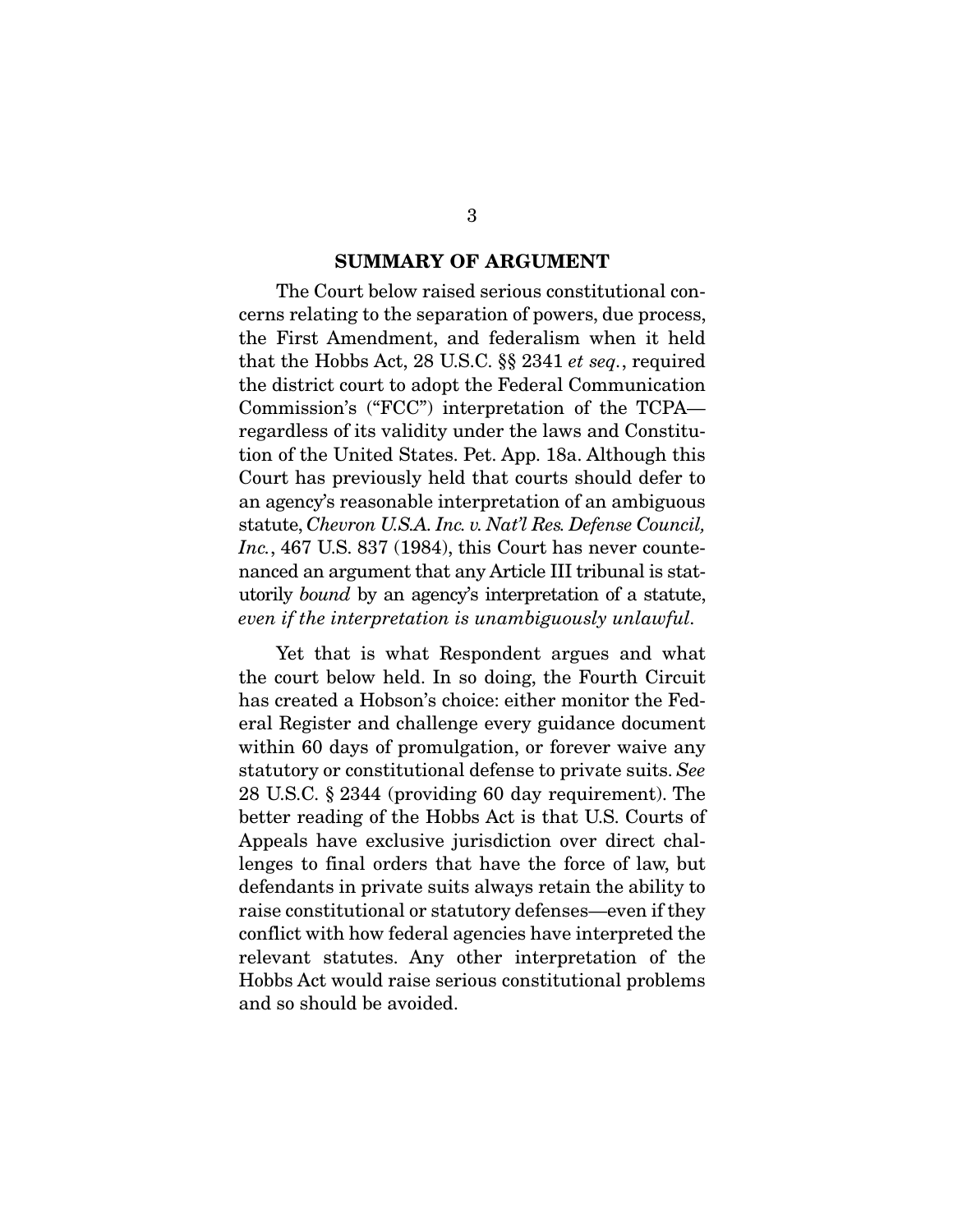#### ARGUMENT

## I. The Hobbs Act Does Not Prevent State And Federal District Courts From Independently Interpreting Federal Statutes.

 This case began like any other case an Article III tribunal hears. Plaintiff filed a private suit against defendants based on a federal cause of action under the TCPA. *See, e.g.*, *Campbell-Ewald Co. v. Gomez*, 136 S. Ct. 663, 667 (2016). The defendants argued that they did not violate the statute, because their conduct did not fall within the definition of "unsolicited advertisement" as used in the TCPA. 47 U.S.C.  $\S 227(b)(1)(C)$ . The Act itself defines the term, and so do many dictionaries. 47 U.S.C.  $\S 227(a)(5)$  (defining phrase as "material advertising the commercial availability or quality of any property, goods, or services which is transmitted to any person without that person's prior express invitation or permission, in writing or otherwise"). It is hardly surprising, then, that in these cases Article III courts have conducted a straightforward interpretation of the statute: looking to the text of the statute, reviewing its definition, consulting various dictionaries, contemplating its ordinary meaning, as well as considering the FCC's own interpretation. *See, e.g.*, *Sandusky Wellness Ctr., LLC v. Medco Health Sols., Inc.*, 788 F.3d 218, 221 (6th Cir. 2015); *Osorio v. State Farm Bank, F.S.B.*, 746 F.3d 1242, 1257 (11th Cir. 2014); Pet. App. 24a-29a, 36a-43a. This is, after all, the bread and butter of the judicial process. *Japan Whaling Ass'n v. Am. Cetacean Soc'y*, 478 U.S. 221, 230 (1986) ("[I]nterpreting congressional legislation is a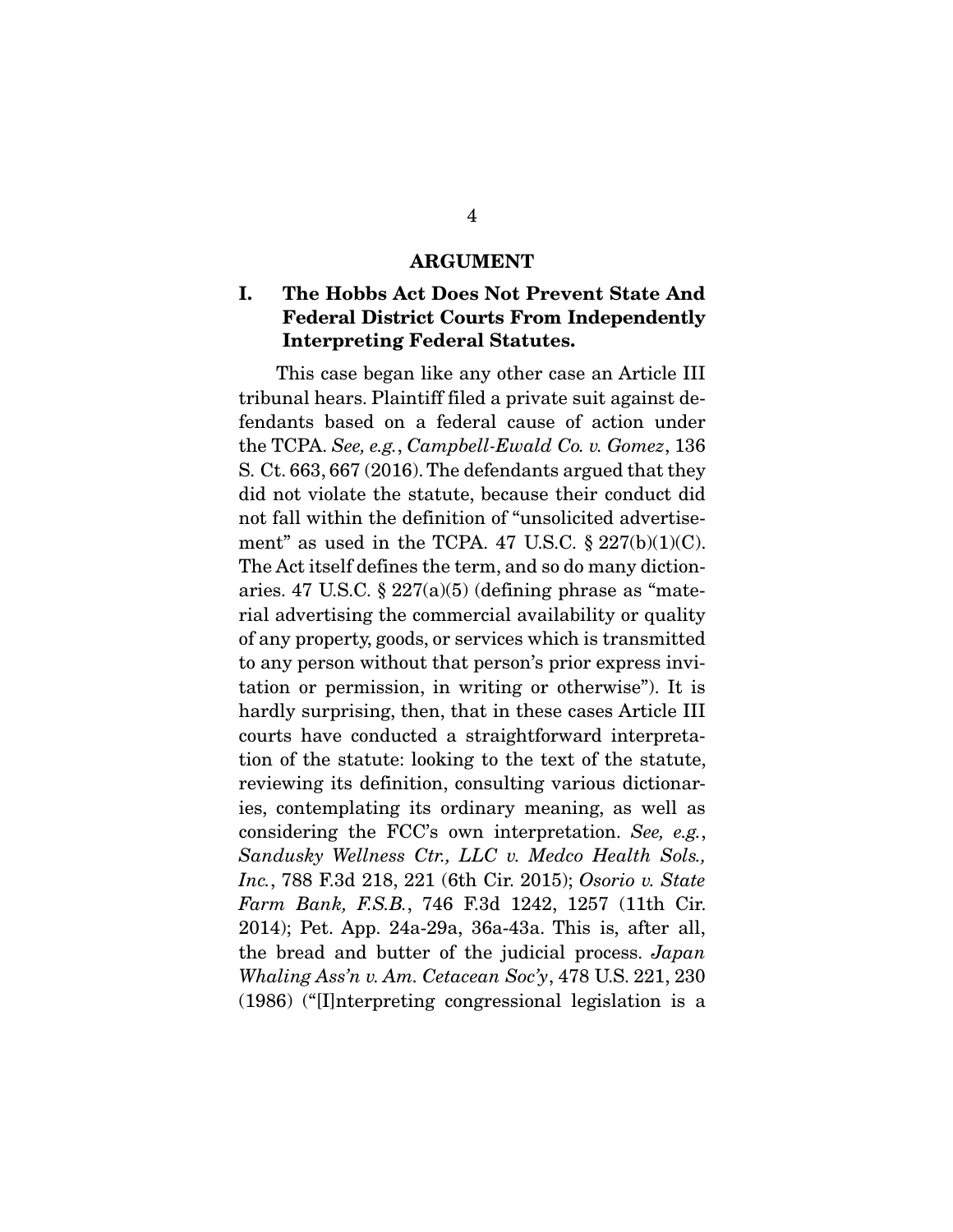recurring and accepted task for the federal courts."). It is what courts do.

 It is true that the FCC has also weighed in on the proper interpretation of this statutory phrase—as have several scholars. *Rules and Regulations Implementing the Tel. Consumer Prot. Act of 1991; Junk Fax Prevention Act of 2005*, 71 Fed. Reg. 25,967, 25,973 (May 3, 2006); *see, e.g.*, Stuart L. Pardau, *Good Intentions and the Road to Regulatory Hell: How the TCPA Went from Consumer Protection Statute to Litigation Nightmare*, 2018 U. ILL. J.L. TECH. & POL'Y 313, 328- 330. But this Court held that the judiciary is not bound by these interpretations, *Skidmore v. Swift & Co.*, 323 U.S. 134, 139 (1944), and need only defer to the agency when  $(1)$  the statute is ambiguous and  $(2)$  the agency's interpretation is reasonable. *Chevron*, 467 U.S. at 844.

 The court below instead relied upon an idiosyncratic interpretation of the Hobbs Act to divest the district court of its ability to exercise its own judgment in interpreting a federal statute—or to even apply the already-too-deferential *Chevron* standard to the FCC's proffered interpretation. But by its own terms, the text of the Hobbs Act does not divest federal district courts of their constitutional obligation to independently interpret federal statutes for three reasons: (A) the Hobbs Act only applies to direct review of agency final orders; (B) in this case, the FCC's interpretive rule does not have the "force of law" and so is not reviewable; and (C) the lower court's interpretation would produce inefficient results at odds with the statute's purpose.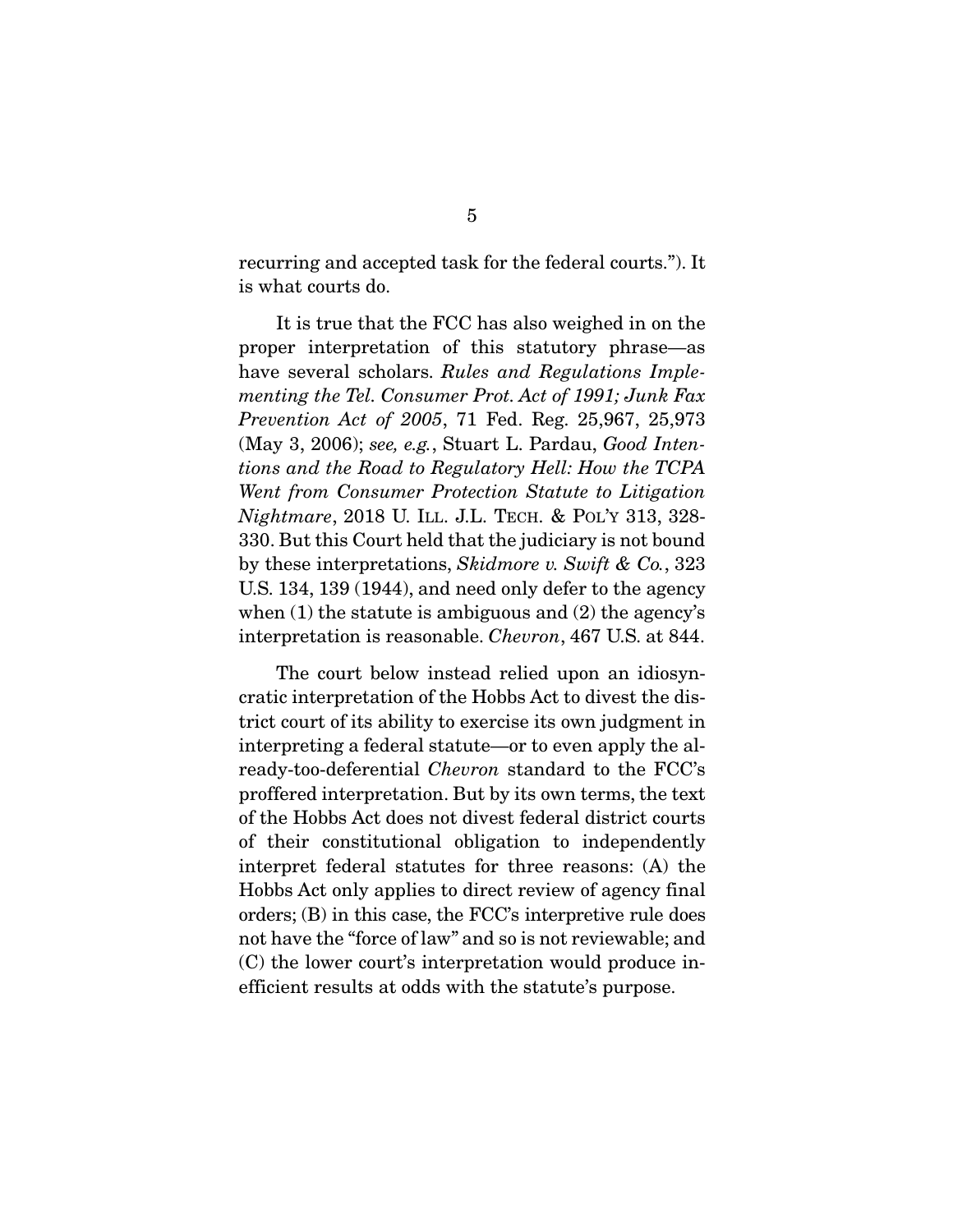### A. The Hobbs Act Only Applies To Direct Challenges, Because Only Direct Challenges "Determine The Validity Of" Agency Rules.

 The Hobbs Act vests the federal courts of appeals with "exclusive jurisdiction" to "enjoin, set aside, suspend (in whole or in part), or to determine the validity of " certain orders. 28 U.S.C. § 2342. As this Court has previously recognized, this requires an aggrieved party to "bring a direct review proceeding to challenge" one of the specified final orders in a U.S. Court of Appeals. *Consolo v. Fed. Maritime Comm'n*, 383 U.S. 607, 613 (1966). After all, the plaintiff in such a suit would be asking the federal court "to enjoin, set aside, suspend (in whole or in part), or to determine the validity of " that final order, and the defendant in that suit would be the one and only party responsible for "the entry of [the] final order reviewable under this chapter"—that is, "[t]he action shall be against the United States." 28 U.S.C. § 2344. No one questions that, for example, if a litigant wishes to challenge "the FCC's denial of [its] rulemaking petition," such a suit may only be brought "in the Court of Appeals." *FCC v. ITT World Commc'ns, Inc.*, 466 U.S. 463, 468 (1984) (citing 28 U.S.C. § 2342(1); 47 U.S.C. § 402(a)); *see also Council Tree Inv'rs, Inc. v. FCC*, 863 F.3d 237, 240 (3d Cir. 2017) (challenging FCC rule substance under arbitrary and capricious review).

 But the Hobbs Act does not preclude a district court from interpreting a federal statute in a private action, even if the FCC has issued guidance on its interpretation of that statute. In a private suit, neither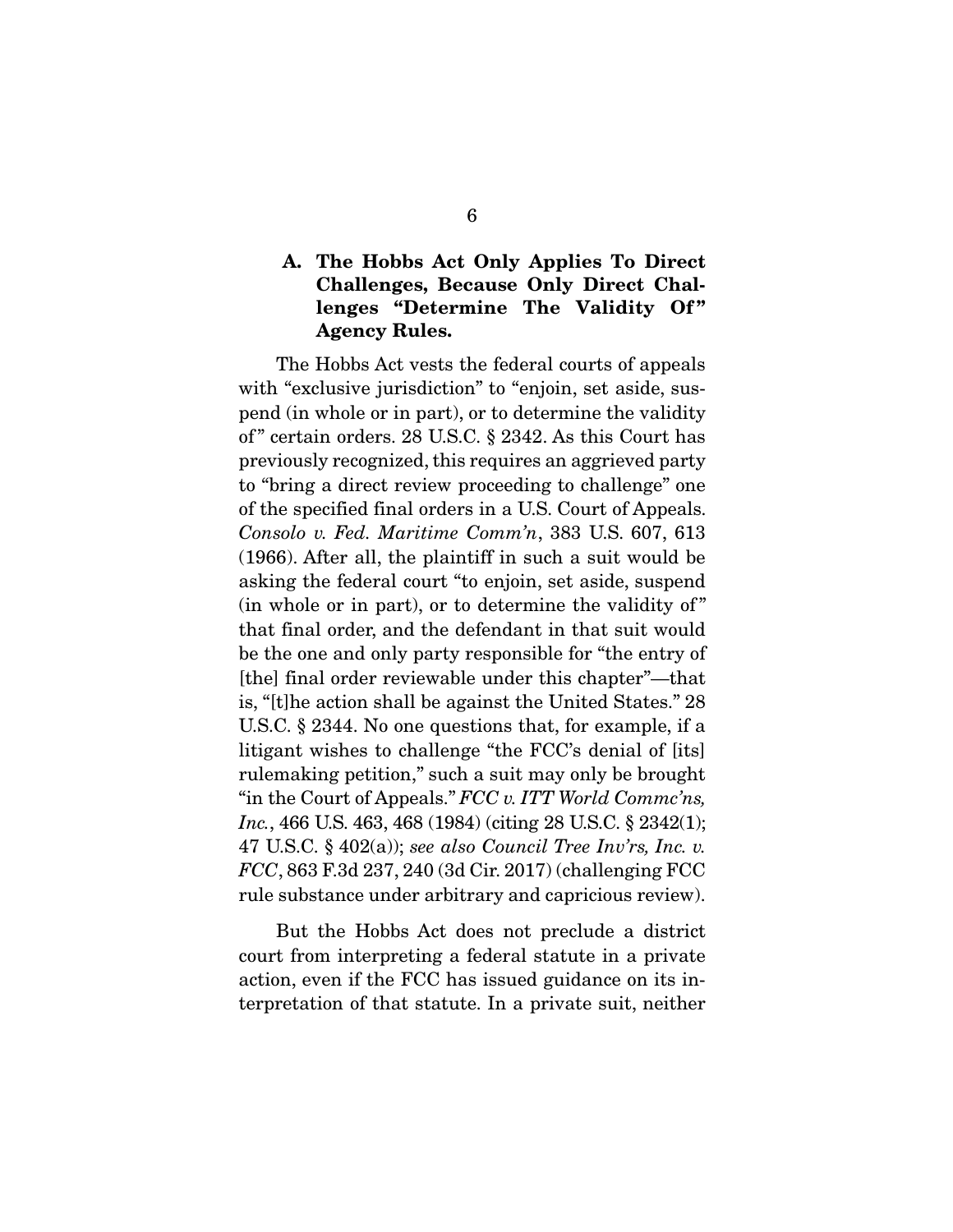the plaintiff nor the defendant is asking the district court to "determine the validity of" an interpretive rule. Rather, both parties may stipulate that the agency validly took an action expressing its interpretation of a statute—*e.g.*, that the FCC (or other agency) duly complied with all the procedural requirements when promulgating this view. The parties simply disagree with the agency's interpretation of the federal statute as expressed in the document. But no one is asking the court to order "the United States," 28 U.S.C. § 2344, to obey an injunctive directive, 28 U.S.C. § 2342.

This case was not a proceeding to enjoin, set aside, annul, or suspend any order. It is rather a civil suit, brought by a private entity (Carlton & Harris Chiropractic) against another private entity (PDR Network) under a particular statute, the parties disagree about whether the statute applies to the defendant's actions, and the FCC happens to have proffered an interpretation of that statute. It is therefore better characterized as a proceeding to impose civil liability on a regulated entity, consistent with the agency's interpretation of a federal statute. But as Judge Thacker noted in her dissent, "the district court did not actually determine the validity of the 2006 FCC Rule" and so "did not exceed its jurisdiction." Pet. App. 19a.

 Indeed, other federal judges have reached the same conclusion. As the Third Circuit recently held, a private suit under the TCPA "does not address the validity of the FCC's orders" and so is outside the Hobbs Act. *Manuel v. NRA Group LLC*, 722 Fed. App'x 141, 144 n.5 (3d Cir. 2018); *cf. Osorio*, 746 F.3d at 1257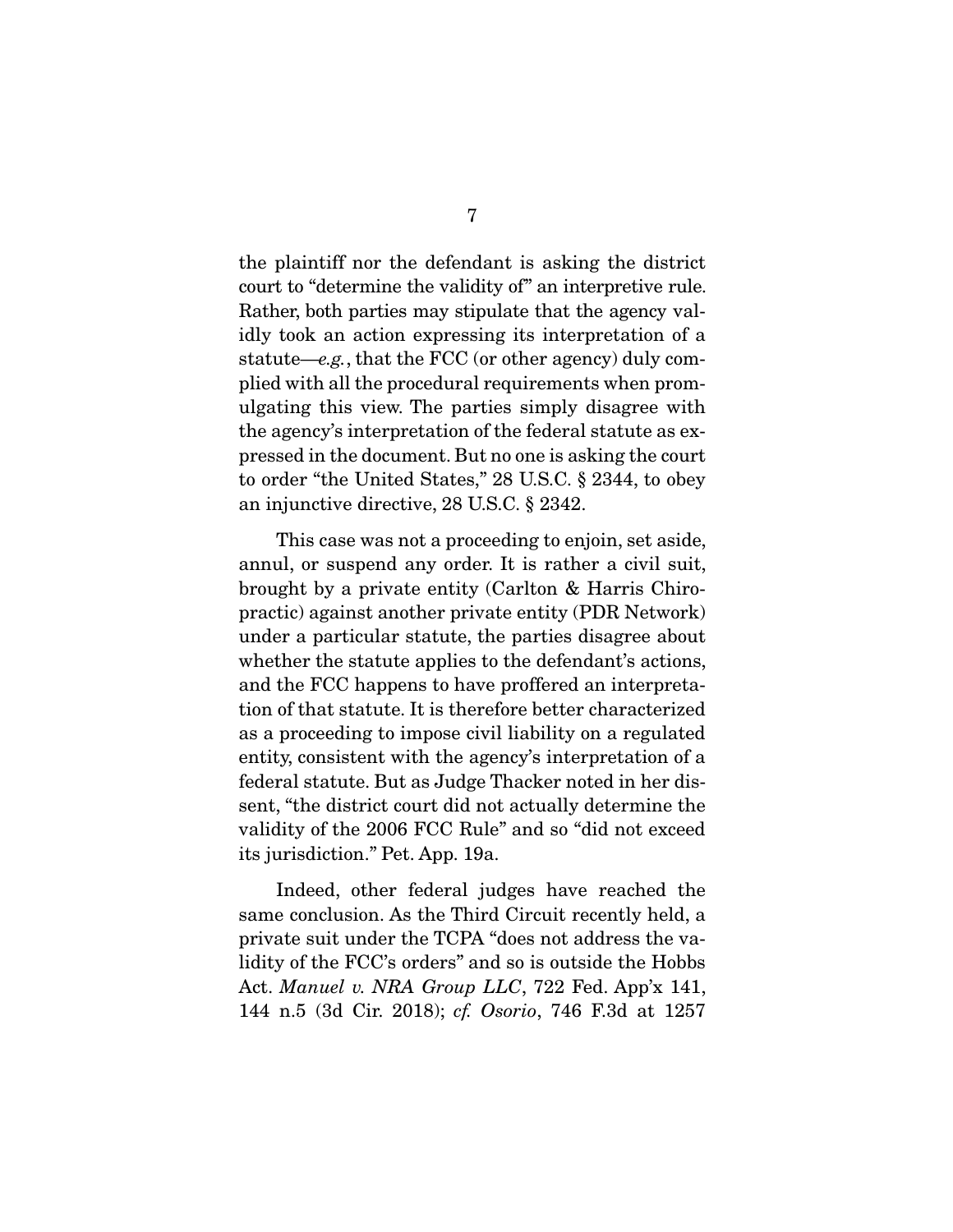("[W]e are not called upon here to assess the order's validity. We are instead simply deciding whether the FCC's . . . ruling is applicable to the present case."). But it is emphatically wrong to say that, "[b]y refusing to enforce the FCC's interpretation, the district court exceeded its power." *Mais v. Gulf Coast Collection Bureau, Inc.*, 768 F.3d 1110, 1119 (11th Cir. 2014).

 This conclusion is consistent with the daily practice of state courts across the country that assume the validity of other states' legal determinations, yet nevertheless adjudicate whether those determinations provide a basis for the relief requested by private parties. U.S. Const. art. IV, § 1 ("Full Faith and Credit shall be given in each State to the public Acts, Records, and judicial Proceedings of every other State."); *see, e.g.*, *Toler v. Oakwood Smokeless Coal Corp.*, 4 S.E.2d 364, 368 (Va. 1939); *cf. Calderon v. Ashmus*, 523 U.S. 740, 746 (1985) (assuming validity of insurance policy).

### B. The Hobbs Act Does Not Apply To Interpretive Rules Because They Do Not Have The Force Of Law.

 The Hobbs Act applies to "all final orders of the [FCC] made reviewable by 47 U.S.C.  $\S$  402(a)." 28 U.S.C.  $\S 2342(1)$ . Section  $402(a)$ , in turn, makes reviewable "[a]ny proceeding to enjoin, set aside, annul, or suspend any order of the Commission." But to be reviewable, and thus subject to the Hobbs Act, the FCC's determination must have the "force of law." *Columbia Broadcasting Sys., Inc. v. United States*, 316 U.S. 407,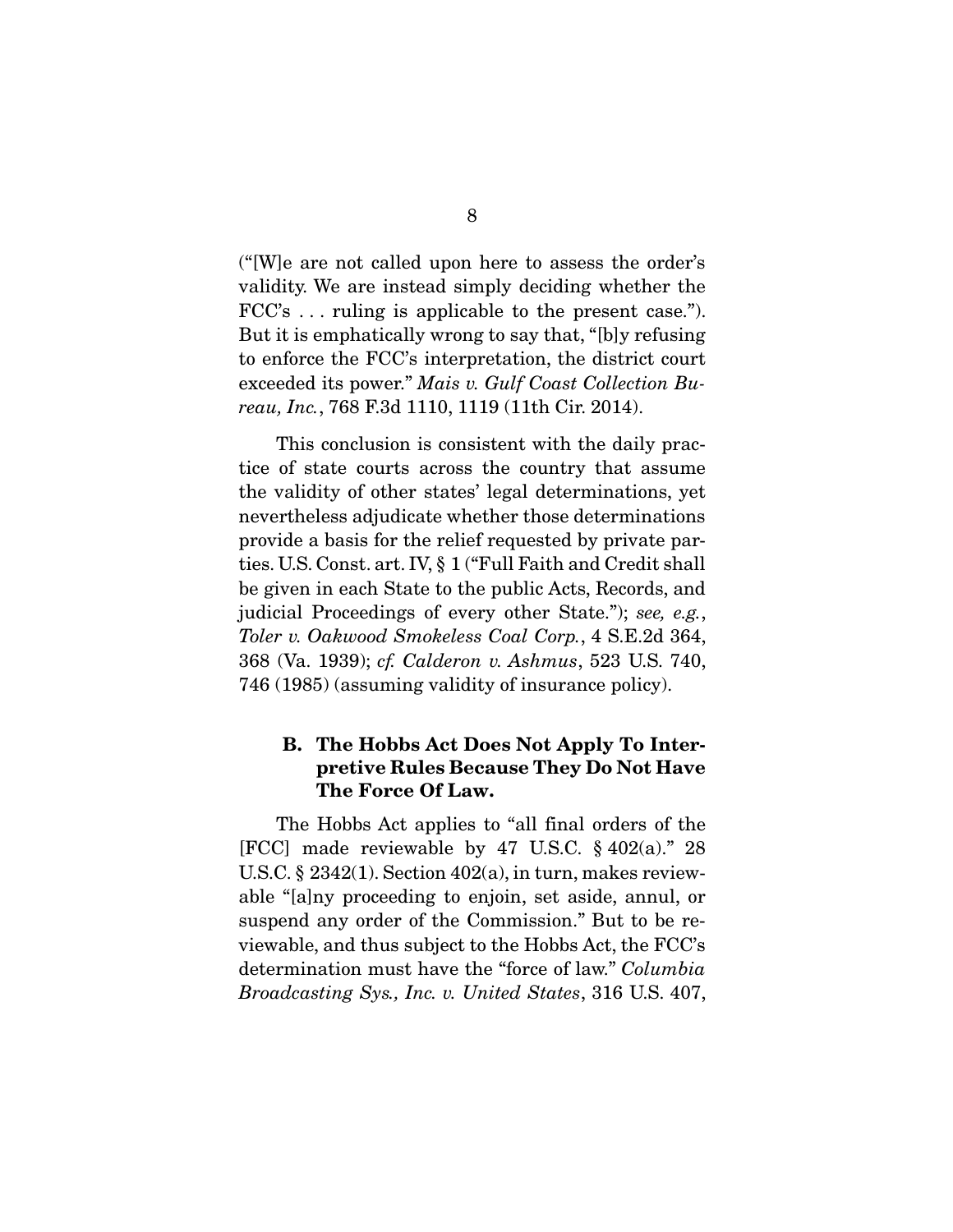417 (1942). "Generally, administrative orders are final and appealable if they impose an obligation, deny a right, or fix some legal relationship as a consummation of the administrative process." *Multistar Indus., Inc. v. U.S. Dep't of Transp.*, 707 F.3d 1045, 1052 (9th Cir. 2013) (quoting *Sierra Club v. U.S. Nuclear Regulatory Comm'n*, 862 F.2d 222, 225 (9th Cir. 1988)); *see, e.g.*, *Houston Post Co. v. United States*, 79 F. Supp. 199, 202 (S.D. Tex. 1948) (conducting inquiry into "whether the complained of interpretation of the [FCC] is or is intended to be a mere expression of opinion").

 In this case, the FCC's interpretive rule is merely a guidance document. "Interpretive rules do not require notice and comment" and "do not have the force and effect of law." *Shalala v. Guernsey Mem'l Hosp.*, 514 U.S. 87, 99 (1995). As such, they "are not accorded that weight in the adjudicatory process." *Id.* Instead, the interpretive rules are merely "issued by [the] agency to advise the public of the agency's construction of the statutes and rules which it administers." *Chrysler Corp. v. Brown*, 441 U.S. 281, 302 n.31 (1979) (quoting Attorney General's Manual on the Administrative Procedure Act 30, n.3 (1947)); *see also Perez v. Morg. Bankers Assoc.*, 135 S. Ct. 1199, 1203-04 (2015). Although this may be of some use to courts in ascertaining the meaning of ambiguous statutes, this rule does not rise to the level of having the "force of law" and so falls outside the ambit of the Hobbs Act. *See, e.g.*, *Rochester Telephone Corp. v. United States*, 307 U.S. 125, 143-44 (1939); *Sprint Nextel Corp. v. FCC*, 508 F.3d 1129, 1131 (D.C. Cir. 2007). The district court in this case therefore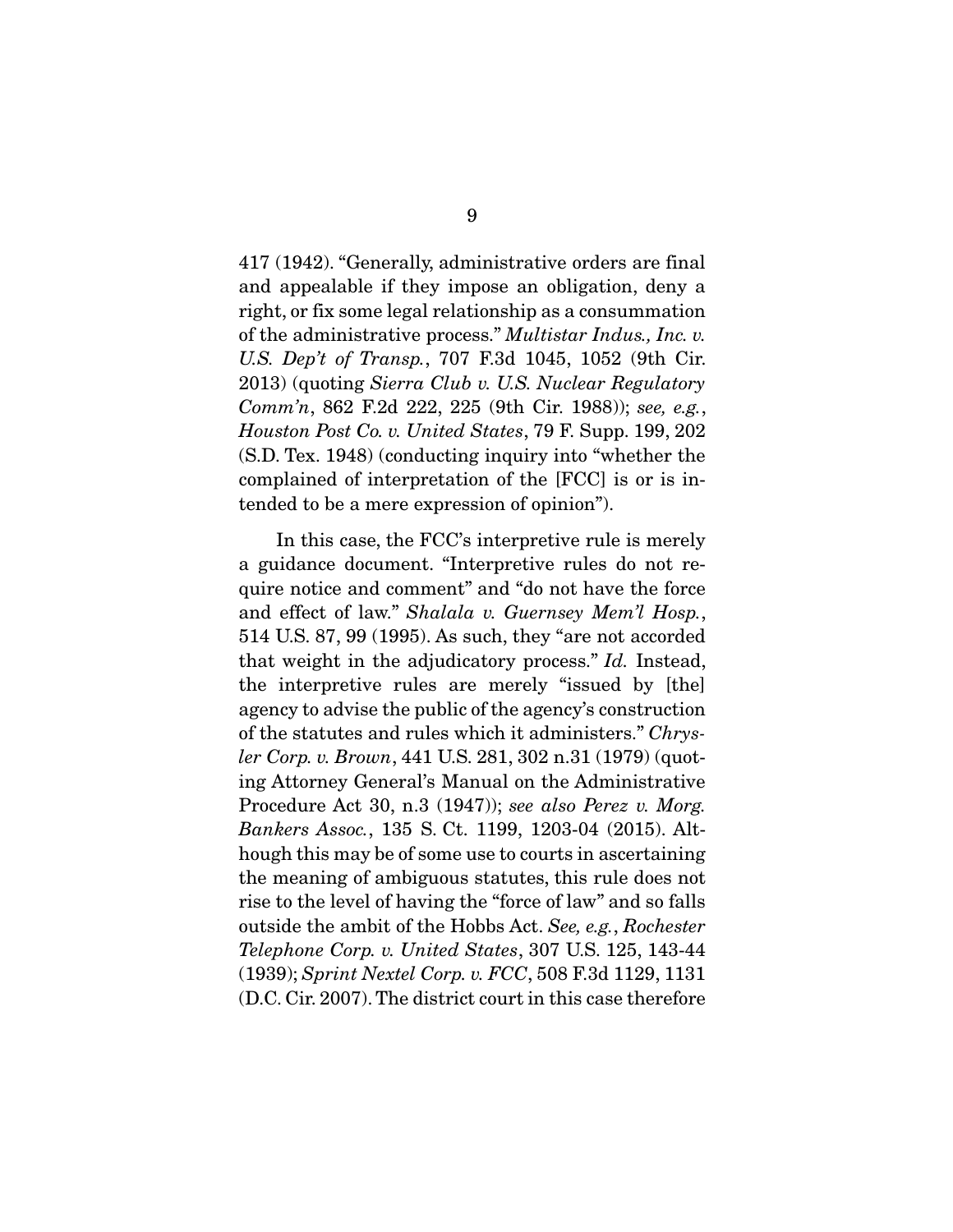had jurisdiction to interpret the TCPA in the first instance.

## C. Any Other Interpretation Produces Inefficient Results, At Odds With The Purpose Of The Hobbs Act.

 Everyone agrees that the purpose of the Hobbs Act is to promote efficiency. The provision at issue " 'promotes judicial efficiency, vests an appellate panel rather than a single district judge with the power of agency review, and allows uniform, nationwide interpretation of the federal statute by the centralized expert agency' with overseeing the TCPA." Pet. App. 7a-8a (quoting *Mais*, 768 F.3d at 1119); *accord Sandusky Wellness Ctr., LLC v. ASD Specialty Healthcare, Inc.*, 863 F.3d 460, 467 (6th Cir. 2017); *CE Design, Ltd. v. Prism Bus. Media, Inc.*, 606 F.3d 443, 450 (7th Cir. 2010); *cf. Nat'l Ass'n of Mfrs.*, 138 S. Ct. at 633 (noting efficiency of eliminating district court review). Rather than encouraging litigants to undertake costly review in a district court before an inevitable appeal to a U.S. Court of Appeals, Congress recognized that it would be more efficient to let these pure questions of law be brought in the appellate courts in the first instance. This all remains true if application of the Hobbs Act's preclusive review provision remains limited to direct challenges of legally binding rules. *See FCC v. ITT World Commc'ns, Inc.*, 466 U.S. at 468; *Neustar, Inc. v. FCC*, 857 F.3d 886, 891 (D.C. Cir. 2017).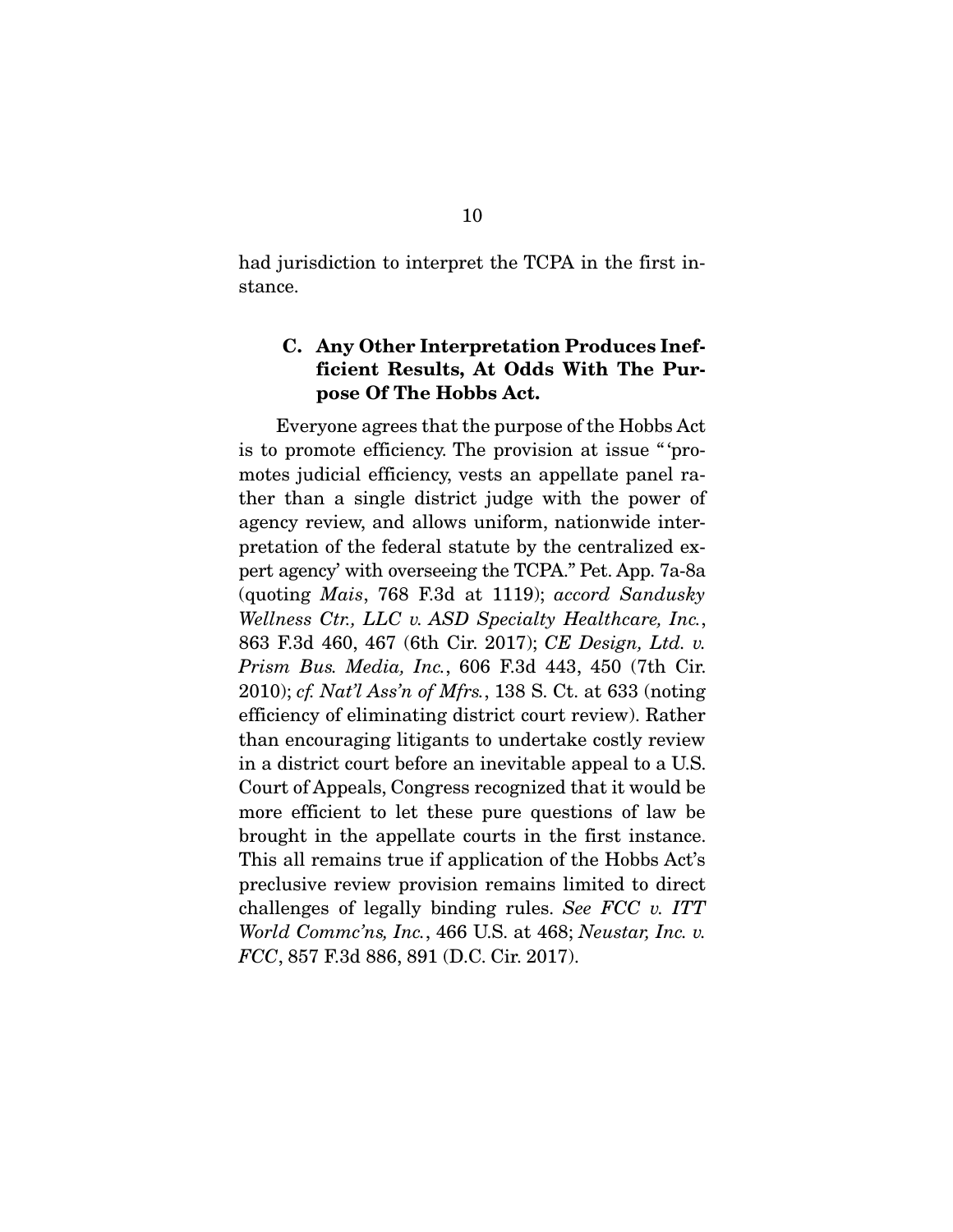But the same logic does not extend to suits brought by private parties to enforce the TCPA against other private parties. Under the Fourth Circuit's reading, private businesses should monitor the Federal Register for every new interpretive rule, challenge such rules at the time they are being considered (so as to have standing for a subsequent challenge in federal court), then challenge them in a U.S. Court of Appeals within 60 days—or forever waive any legal defense in a subsequent private action. This would require firms to undertake significant compliance operations. It would force businesses to guess well in advance whether a new rule could ever be applied to their future conduct. All of this would produce massive inefficiencies at odds with the purpose of the Hobbs Act. And as Justice Powell points out, it "is totally unrealistic to assume that more than a fraction of the persons and entities affected by a regulation—especially small contractors scattered across the country—would have knowledge of its promulgation or familiarity with or access to the Federal Register." *Adamo Wrecking Co. v. United States*, 434 U.S. 275, 290 (1978) (Powell, J., concurring).

 For all these reasons, this Court should not read the Hobbs Act as abrogating the power of district courts to entertain constitutional and statutory defenses in private suits brought under the TCPA.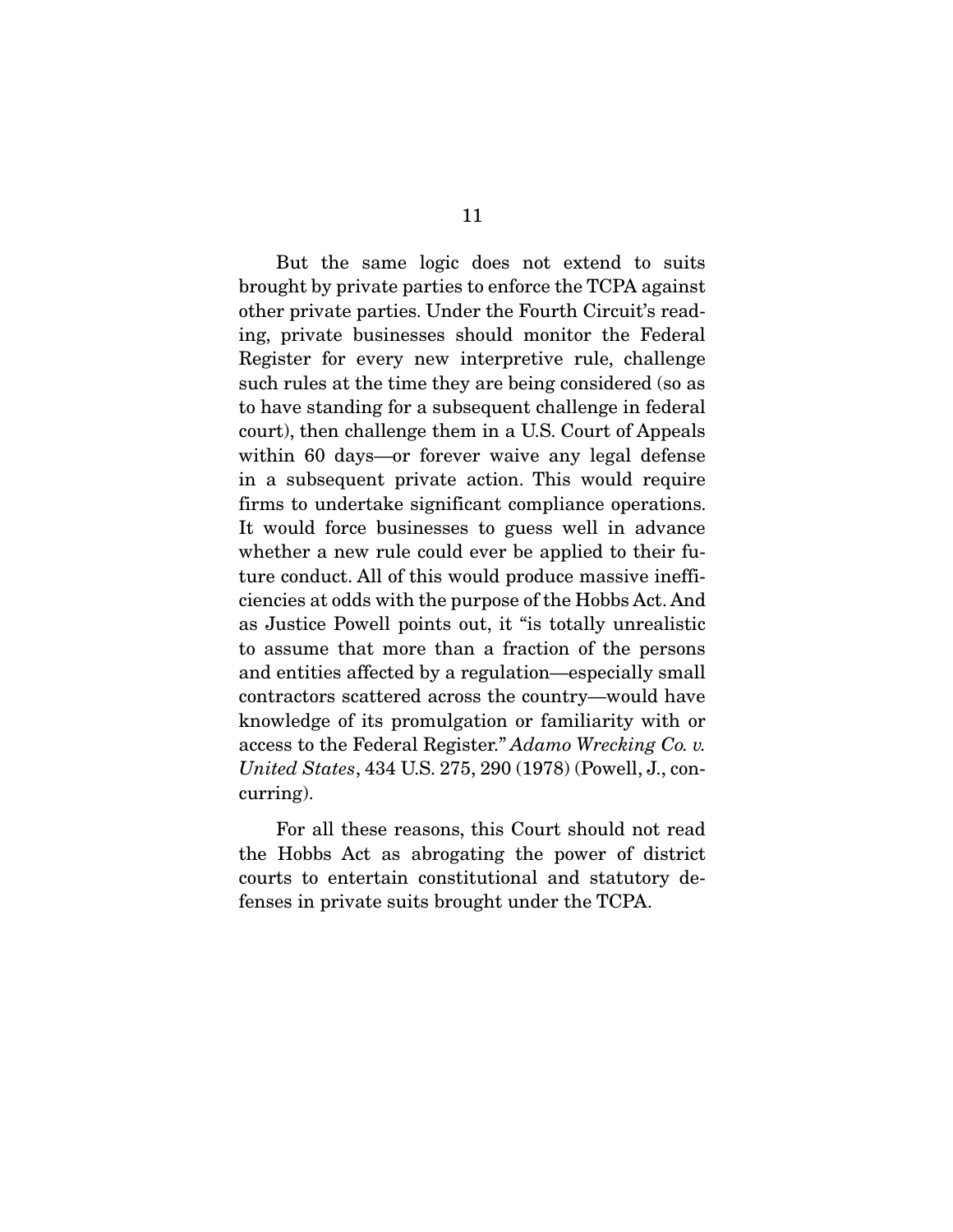### II. Constitutional Avoidance Counsels Against Respondent's Preferred Reading Of The Hobbs Act.

 The court below held that "The Hobbs Act requires a district court to follow FCC interpretations of the TCPA." Pet. App. 18a. This holding raises serious constitutional concerns: (A) it violates the separation of powers and undermines federalism by depriving federal district courts and state courts of their obligation to "say what the law is"; (B) it violates due process by depriving regulated entities of any meaningful opportunity to contest an agency's interpretation of law; and (C) it leads to absurd consequences where regulated entities may be foreclosed from raising constitutional defenses to private actions.

 But this Court has consistently held that "[w]hen a statute's constitutionality is in doubt, we have an obligation to interpret the law, if possible, to avoid the constitutional problem." *Johnson v. United States*, 135 S. Ct. 2551 (2015); *Crowell v. Benson*, 285 U.S. 22, 62 (1932) ("When the validity of an act of the Congress is drawn in question, and even if a serious doubt of constitutionality is raised, it is a cardinal principle that this Court will first ascertain whether a construction of the statute is fairly possible by which the question may be avoided."); THOMAS M. COOLEY, A TREATISE ON THE CONSTITUTIONAL LIMITATIONS WHICH REST UPON THE LEGISLATIVE POWER OF THE STATES OF THE AMERI-CAN UNION 74 (1868) ("A doubt of the constitutionality of any proposed legislative enactment should in any case be reason sufficient for refusing to adopt it.").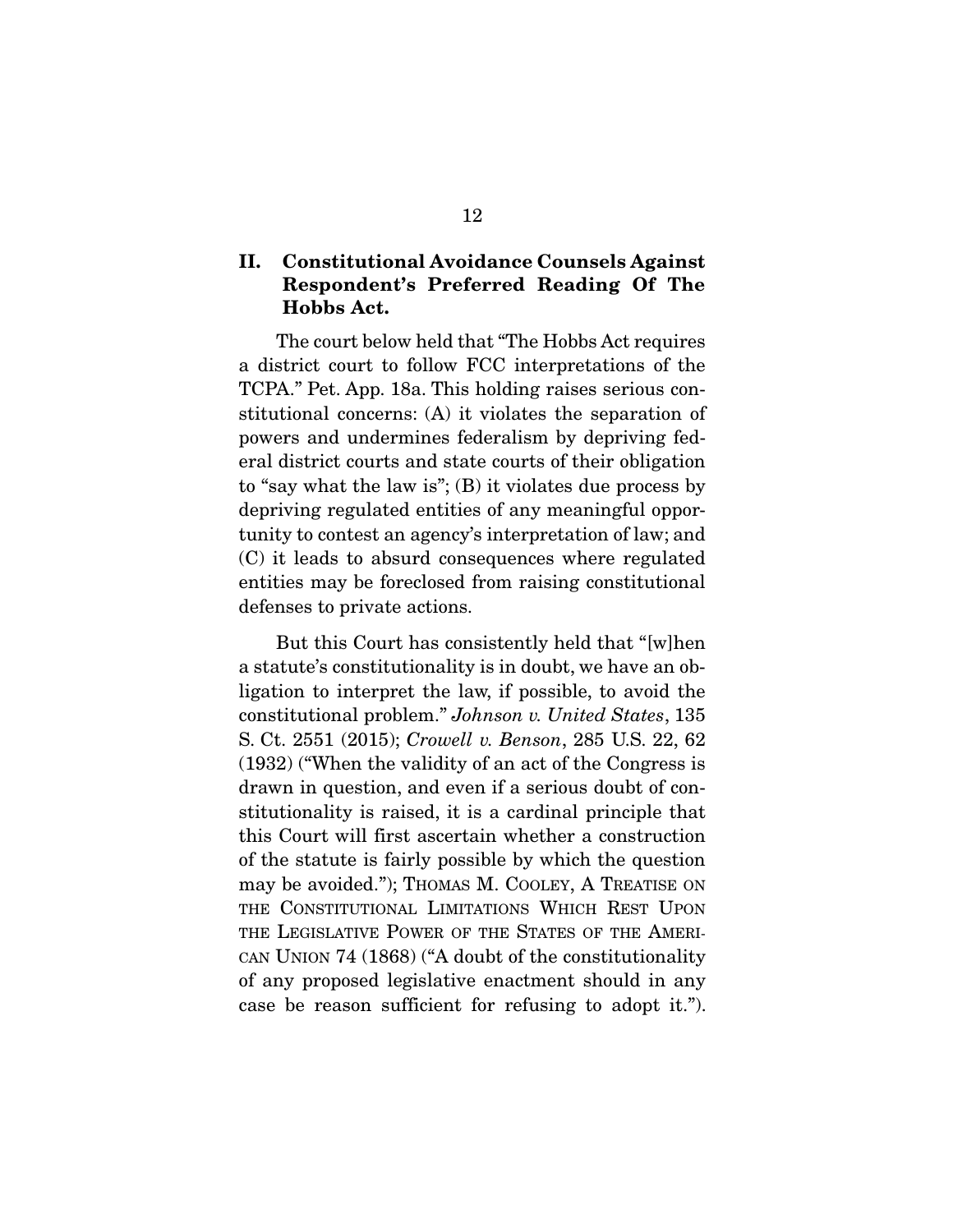Here, the statute is susceptible to an interpretation that does not raise any constitutional issues. *Supra*  Part I.

## A. Reading the Hobbs Act As A Jurisdiction-Stripping Statute Would Violate Separation Of Powers And Undermine Federalism.

 At this point, the serious constitutional problems raised by rules that require courts to abdicate their role of independently interpreting the law are wellrecognized. They have been pointed out by members of this Court.1 Judges of lower courts have repeatedly

<sup>1</sup> *Pereira v. Sessions*, 138 S. Ct. 2105, 2120-21 (2018) (Kennedy, J., concurring) ("The type of reflexive deference exhibited in some of these cases is troubling. . . . [I]t seems necessary and appropriate to reconsider, in an appropriate case, the premises that underlie *Chevron* and how courts have implemented that decision."); *Michigan v. EPA*, 135 S. Ct. 2699, 2712 (2015) (Thomas, J., concurring) ("I write separately to note that [the agency's] request for deference raises serious questions about the constitutionality of our broader practice of deferring to agency interpretations of federal statutes."); *Perez*, 135 S. Ct. at 1213 (Thomas, J., concurring) ("I write separately because these cases call into question the legitimacy of our precedents requiring deference to administrative interpretations of regulations . . . [b]ecause th[ese] doctrine[s] . . . rais[e] constitutional concerns."); *Arlington v. FCC*, 569 U.S. 290, 327 (2013) (Roberts, C.J., dissenting) ("We do not leave it to the agency to decide when it is in charge."); *Gutierrez-Brizuela v. Lynch*, 834 F.3d 1142, 1149 (10th Cir. 2016) (Gorsuch, J., concurring) ("[T]he fact is *Chevron* . . . permit[s] executive bureaucracies to swallow huge amounts of core judicial and legislative power and concentrate federal power in a way that seems more than a little difficult to square with the Constitution of the framers' design."); Brett M. Kavanaugh, *Fixing Statutory Interpretation*, 129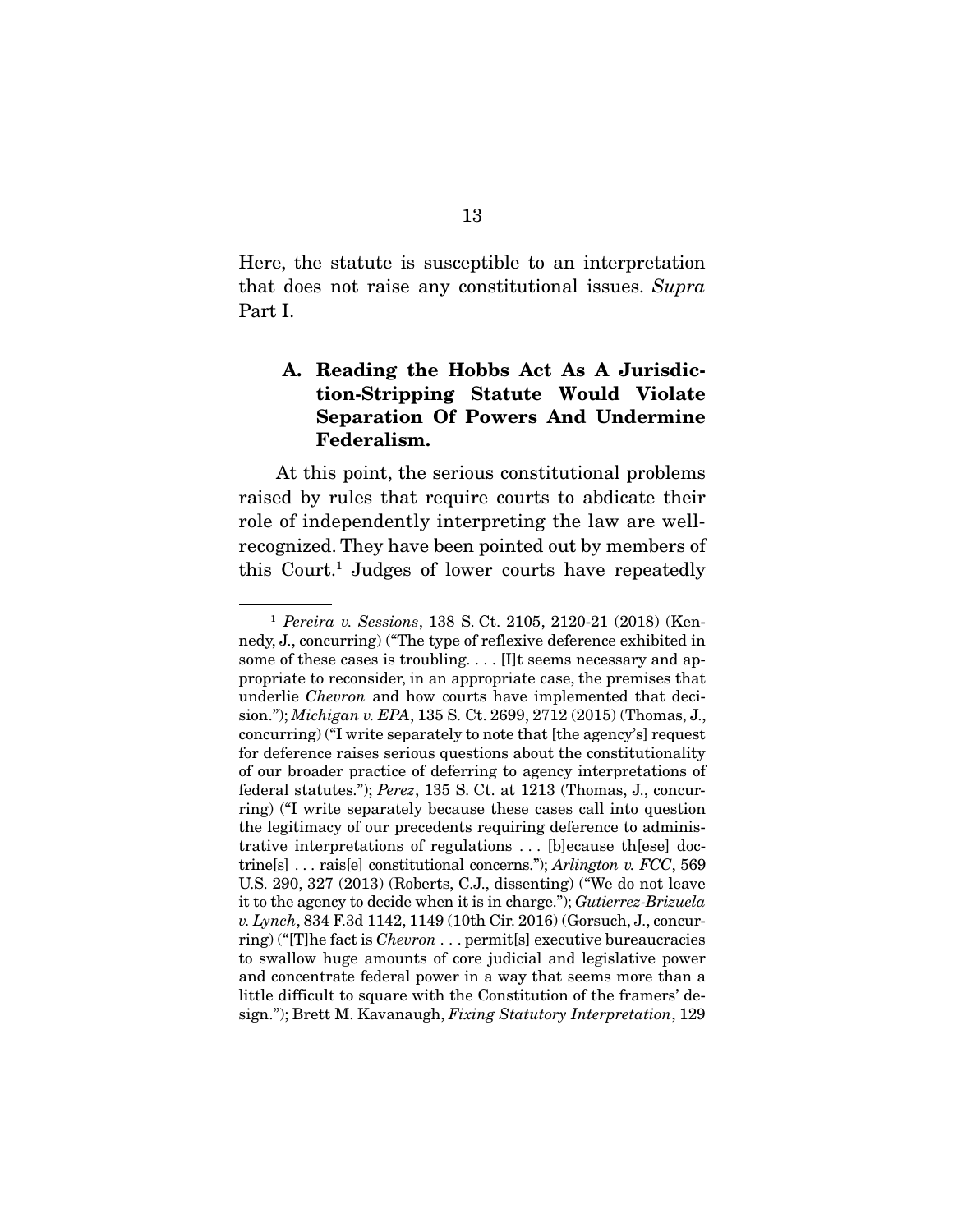complained of them.2 "Scholarly voices have joined the skeptical chorus as well." Jeffrey A. Pojanowski, *Without Deference*, 81 MO. L. REV. 1075, 1079 (2016).3 Nonetheless, this Court has postponed the question of "whether *Chevron* should remain" good law. *SAS Inst., Inc. v. Iancu*, 138 S. Ct. 1348, 1358 (2018).

 But if *Chevron* deference is bad, *PDR* deference is worse. Here, the court below held that "The Hobbs Act

HARV. L. REV. 2118, 2150-54 (2016) (reviewing ROBERT A. KATZMANN, JUDGING STATUTES (2014)) (discussing practical difficulty of ascertaining when a statute is "ambiguous"); *see also E.I. Du Pont De Nemours & Co. v. Smiley*, 138 S. Ct. 2563 (2018) (statement of Gorsuch, J., respecting the denial of certiorari); *Garco Constr., Inc. v. Speer*, 138 S. Ct. 1052 (2018) (Thomas, J., dissenting from denial of certiorari); *Scenic Am. Inc. v. U.S. Dep't of Transp.*, 138 S. Ct. 2 (2017) (statement of Gorsuch, J., respecting the denial of certiorari).

<sup>2</sup> *See, e.g.*, *Arangure v. Whitaker*, No. 18-3076, 2018 WL 6614239, at \*2 (6th Cir. Dec. 18, 2018); *S.E.R.L. v. Atty. Gen. U.S. of Am.*, 894 F.3d 535, 554 (3d Cir. 2018); *Voices for Int'l Bus. & Educ., Inc. v. N.L.R.B.*, 905 F.3d 770, 780 (5th Cir. 2018); *Chamber of Com. of U.S. of Am. v. U.S. Dep't of Labor*, 885 F.3d 360, 380 n.14 (5th Cir. 2018); *Marsh v. J. Alexander's LLC*, 905 F.3d 610, 637 (9th Cir. 2018) (Ikuta, J., dissenting); *Our Country Home Enters., Inc. v. Comm'r of Internal Revenue*, 855 F.3d 773, 790 (7th Cir. 2017); *Egan v. Delaware River Port Auth.*, 851 F.3d 263, 280 (3d Cir. 2017) (Jordan, J., concurring); *Esquivel-Quintana v. Lynch*, 810 F.3d 1019, 1027-32 (6th Cir. 2016), *rev'd on other grounds*, 137 S. Ct. 1562 (2017) (Sutton, J., concurring in part and dissenting in part); *Tetra Tech EC, Inc. v. Wisconsin Dep't of Revenue*, 914 N.W.2d 21, 48 (Wis. 2018).

<sup>3</sup> *See, e.g.*, PHILIP HAMBURGER, IS ADMINISTRATIVE LAW UNLAW-FUL? (2014) (arguing "yes"); Aditya Bamzai, *The Origins of Judicial Deference to Executive Interpretation*, 126 YALE L.J. 908, 1000 (2017) (concluding that *Chevron "*is an innovation" that "cannot be squared with the text of section 706 of the APA").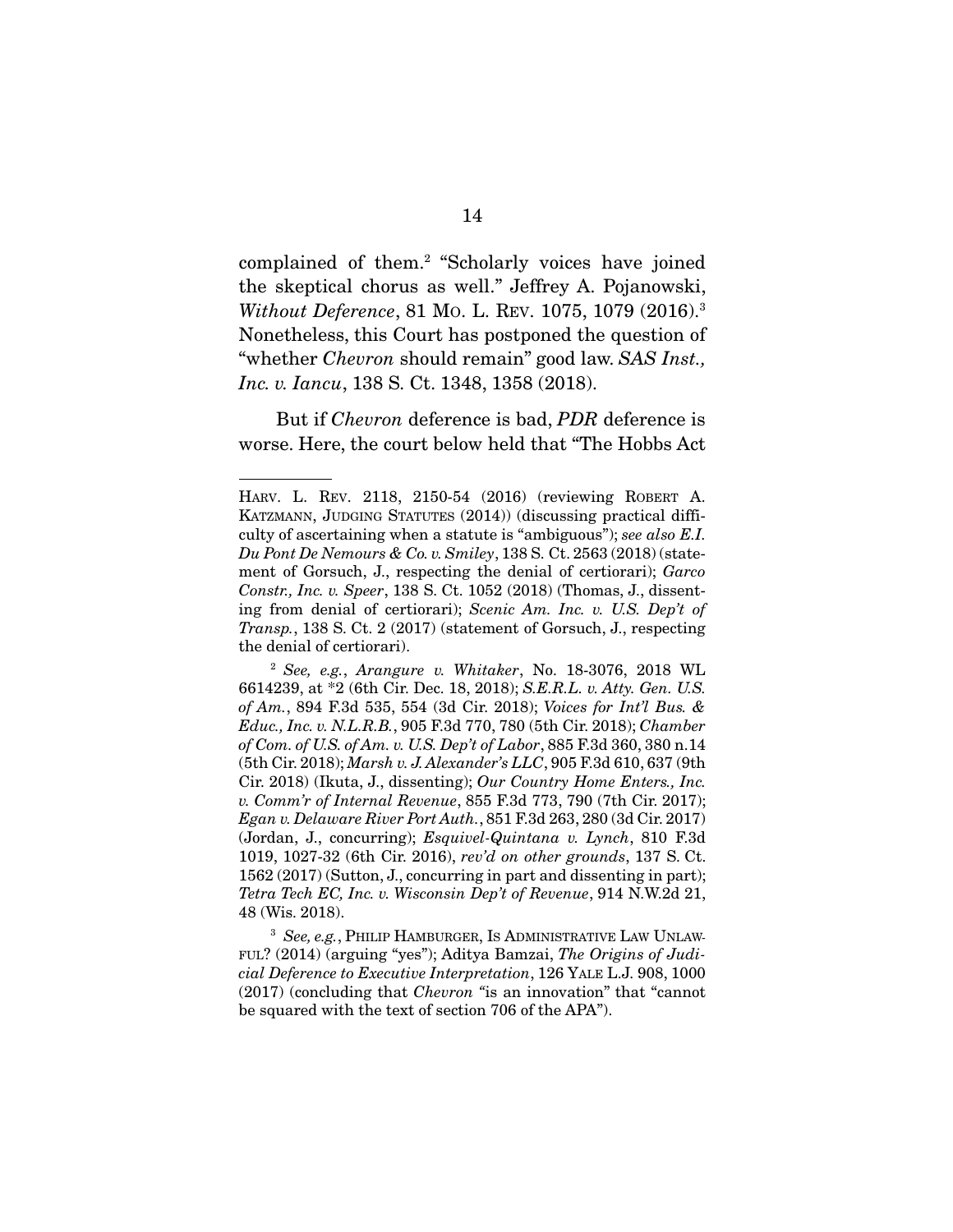requires a district court to follow FCC interpretations of the TCPA," Pet. App. 18a, *even if the statute is not ambiguous*, and *even if the agency's interpretation is unreasonable*. Such a rule would combine the legislative, executive, and judicial powers in one set of hands—"the very definition of tyranny." THE FEDERAL-IST NO. 47, at 301 (J. Madison). It would represent the *ne plus ultra* of judicial deference to the administrative state. Even in the context of national security, this Court has "reaffirm[ed] that it is the province and duty of this Court 'to say what the law is.'" *United States v. Nixon*, 418 U.S. 683, 705 (1974) (quoting *Marbury v. Madison*, 5 U.S. (1 Cranch) 137, 177 (1803)). "Our system of government is, after all, a tripartite one, with each branch having certain defined functions delegated to it by the Constitution." *Tennessee Valley Auth. v. Hill*, 437 U.S. 153, 194 (1978). And in this particular case, both the district court and other courts have found the statute to be "unambiguous" and contrary to the FCC's preferred interpretation. Pet. App. 39a, 42a; *Sandusky*, 788 F.3d at 223. Nor is this an isolated occurrence; the FCC's interpretations are frequently "difficult to follow." *Bais Yaakov of Spring Valley v. FCC*, 852 F.3d 1078, 1082 (D.C. Cir. 2017) (Kavanaugh, J.). The decision below therefore threatens to undermine the separation of powers.

The most natural reading of this statute is that Congress intended to command litigants bringing *direct* challenges to new FCC rules to file them in the U.S. Courts of Appeals—for the sake of judicial economy. Nothing in the text, history, or purpose of the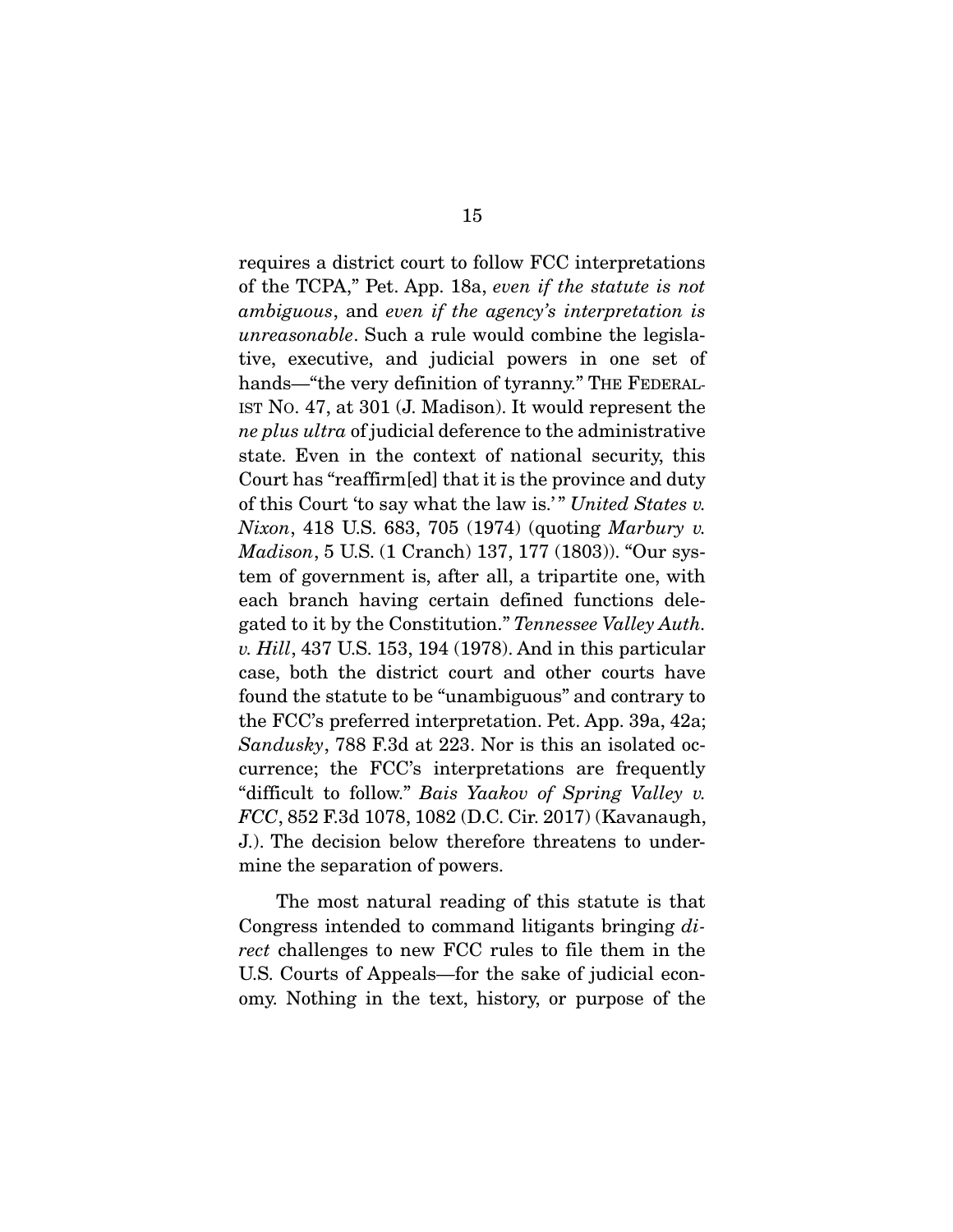statute indicates that Congress intended to deprive Article III tribunals from interpreting laws before applying them to particular cases. As this Court spelled out in *Marbury v. Madison*, "Those who apply the rule to particular cases, *must of necessity expound and interpret that rule*." 5 U.S. (1 Cranch) at 178 (emphasis added). "When courts refuse even to decide what the best interpretation is under the law, they abandon the judicial check. That abandonment permits precisely the accumulation of governmental powers that the Framers warned against." *Perez*, 135 S. Ct. at 1221 (Thomas, J., concurring) (citing THE FEDERALIST NO. 47 (J. Madison)).

 But this case implicates more than just the horizontal separation of powers within the national government. Under the TCPA, enforcement actions may also be brought in *state* courts, 47 U.S.C. §§ 227(b)(3) &  $227(c)(5)$ , which "have concurrent jurisdiction over private suits under the TCPA." *Mims*, 565 U.S. at 372. The TCPA also authorizes enforcement actions by State Attorneys General. 47 U.S.C.  $\S$   $227(e)(6)$ ,  $227(g)$ . If both state courts and state officials must enforce the law as interpreted by a federal agency—no matter how unlawful that interpretation is—serious federalism concerns arise. At a minimum, it forces state courts and officials either to be commandeered into applying the TCPA in a potentially unlawful or unconstitutional manner, or to get out of the business of enforcing the TCPA at all.

 The court below also erred in holding that "Congress has specifically stripped jurisdiction from the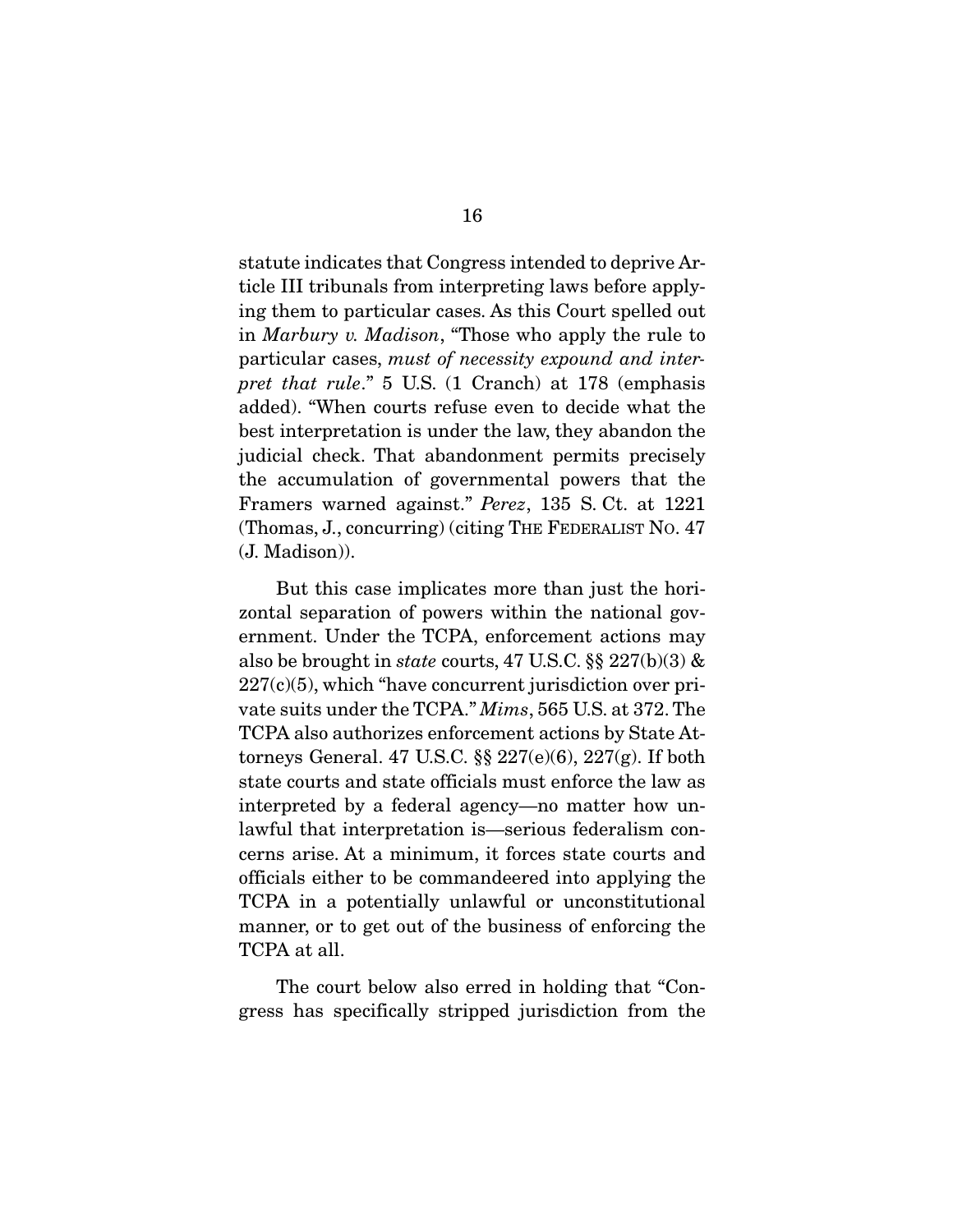district courts regarding a certain issue, those courts lack the power and authority to reach it." Pet. App. 8a. As this Court's decisions have noted, jurisdiction-stripping statutes raise serious separation of powers concerns. *Patchak v. Zinke*, 138 S. Ct. 897 (2018); *id.* at 914 (Roberts, C.J., dissenting); *Bank Markazi v. Peterson*, 136 S. Ct. 1310, 1323 n.17 (2016); *United States v. Klein*, 80 U.S. (13 Wall.) 128 (1872); *cf. Williams v. Taylor*, 529 U.S. 362, 379 (2000) (stating that "[a] construction of [a statute] that would require the federal courts to cede [interpretive] authority to the courts of the States would be inconsistent with the practice that federal judges have traditionally followed in discharging their duties under Article III of the Constitution").

 To be sure, this Court has held that Congress may amend the law during the pendency of appeals, provided it does not direct courts to enter judgment in favor of one party or another. *Robertson v. Seattle Audubon Soc'y*, 503 U.S. 429, 441 (1992). And Congress may confer or strip a court of jurisdiction over a certain claim—as a whole. But Congress may not both grant jurisdiction to courts (*e.g.*, over private suits for telecommunication violations) and at the same time prohibit courts from entertaining statutory and constitutional defenses to these suits. In other words, Congress cannot grant a court jurisdiction to hear a statutory claim, but then force the same court to blind itself to what the statute actually says and instead look only to an agency's interpretation in enforcing the statute. Inherent in the guarantee of due process is the right to have a federal court interpret and apply a federal statute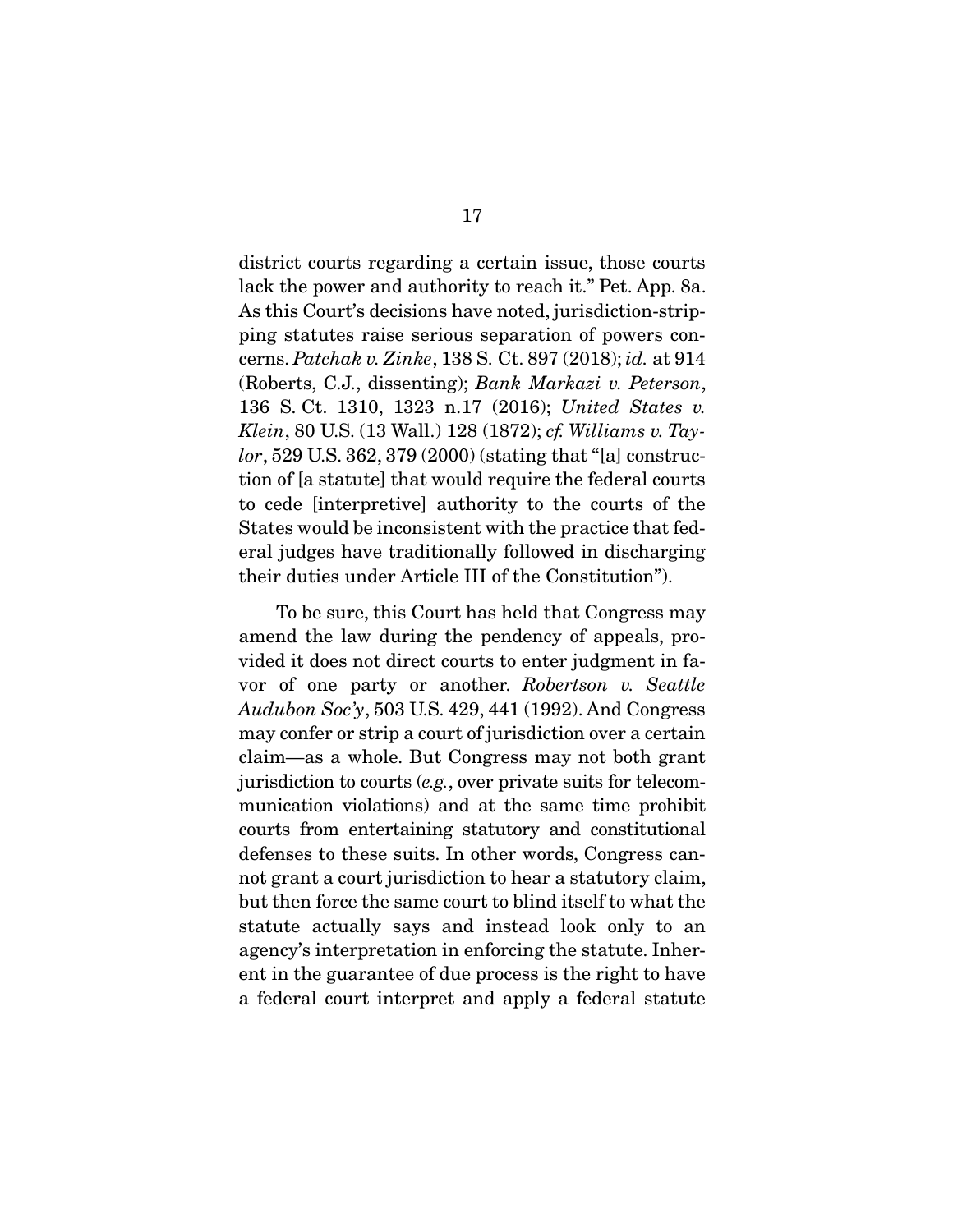before one private party can impose civil liability on another. *Cf. Plaut v. Spendthrift Farm, Inc.*, 514 U.S. 211, 225 (1995). Just as everyone agrees that "Congress could not enact a statute directing that, in 'Smith v. Jones,' 'Smith wins' " because "[s]uch a statute would . . . direct the court how pre-existing law applies to particular circumstances," *Bank Markazi*, 136 S. Ct. at 1323 n.17, neither may Congress direct district courts to apply pre-existing law (here, the TCPA) to particularized circumstances as decided by a federal agency (FCC). This short-circuits the judicial process of determining in the first instance how to apply the preexisting law to these facts. That is why this Court has always maintained that an agency's views "do not constitute an interpretation of [an a]ct or a standard for judging factual situations *which binds a district court's processes*, as an authoritative pronouncement of a higher court might do." *Skidmore*, 323 U.S. at 139. The Hobbs Act, under Respondent's view, therefore raises novel constitutional questions about the extent to which Congress may enact issue-stripping legislation.

### B. The Decision Below Would Deprive Defendants Of Due Process.

 This Court has previously warned of "[t]he severity" of any scheme where "persons subject to the Act, including innumerable small businesses" must "protect themselves against arbitrary administrative action only by daily perusal of . . . the Federal Register and by immediate initiation of litigation . . . to protect their interests." *Adamo Wrecking Co.*, 434 U.S. at 283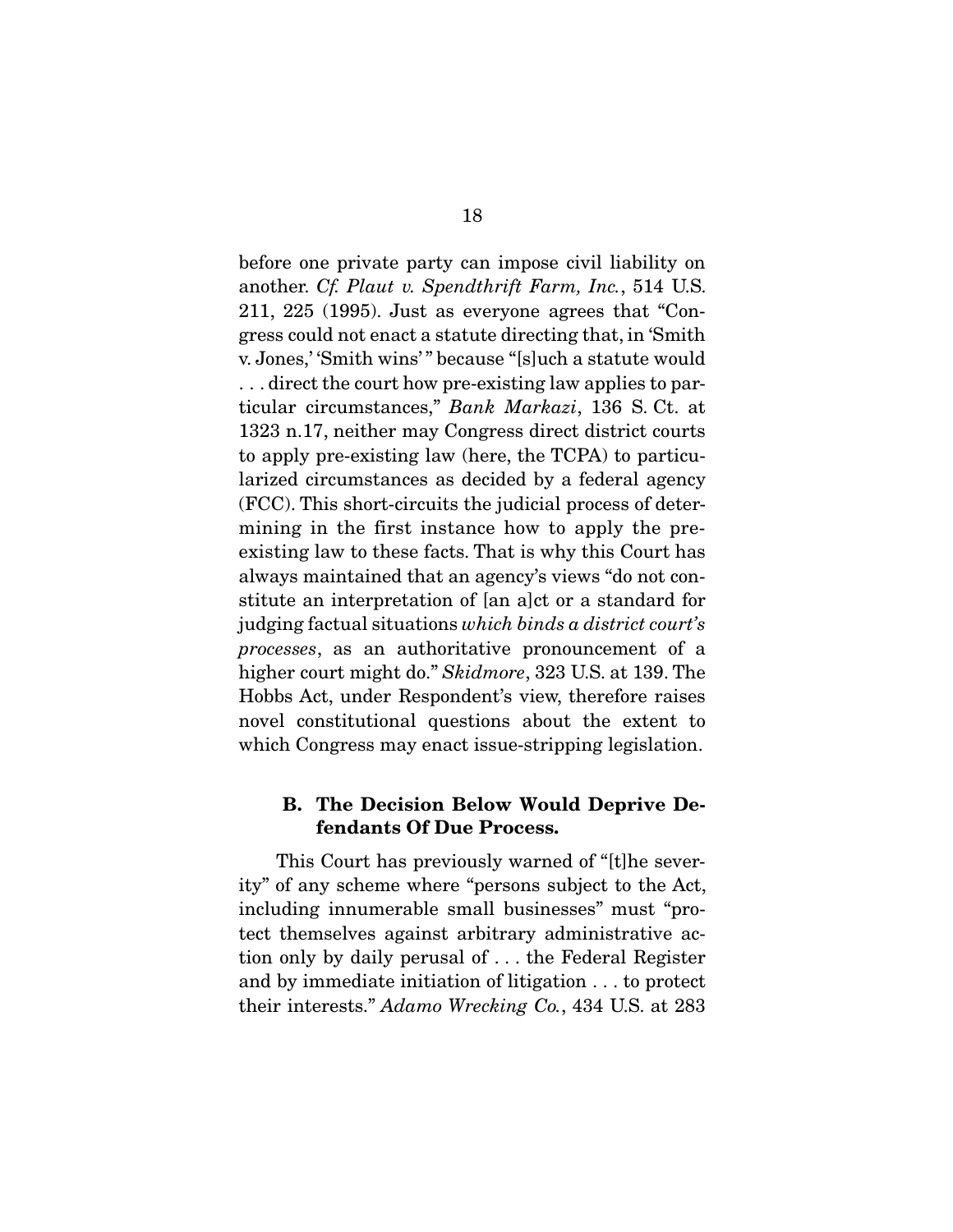n.2. It is therefore of no moment to suggest that businesses like PDR could have or should have brought a direct challenge against the FCC's 2006 rule at the time it was promulgated. For one thing, PDR and similar businesses would likely have lacked standing. Pet. Br. 25; *see Simmons v. ICC*, 716 F.2d 40, 42 (D.C. Cir. 1983). For another, it would be exorbitantly expensive to monitor the Federal Register, file direct challenges to every new rule, and guess what future business ventures the company might pursue years or even decades down the line—and then file suit within 60 days of the interpretive rule. 28 U.S.C. § 2344. *Cf.*  Pet. Br. 40 (characterizing rule as a "severe form of issue preclusion"). What is more, some businesses might not even have existed at the time of the disputed rule, making it legally impossible for them to have ever filed a challenge in time. Such an interpretation would "place in the hands of the" FCC the "unreviewable discretion" to interpret federal law in a manner that would "stri[p] the [defendant] of his constitutional rights and protections." *Kinsella v. United States ex rel. Singleton*, 361 U.S. 234, 244 (1960). "This phenomenon raises the spectre of possible unfairness, particularly to small manufacturers who may lack resources to monitor the Administrator's actions to assure protection of the opportunity to contest regulations affecting their interests." *Chrysler Corp. v. EPA*, 600 F.2d 904, 912-13 (D.C. Cir. 1979).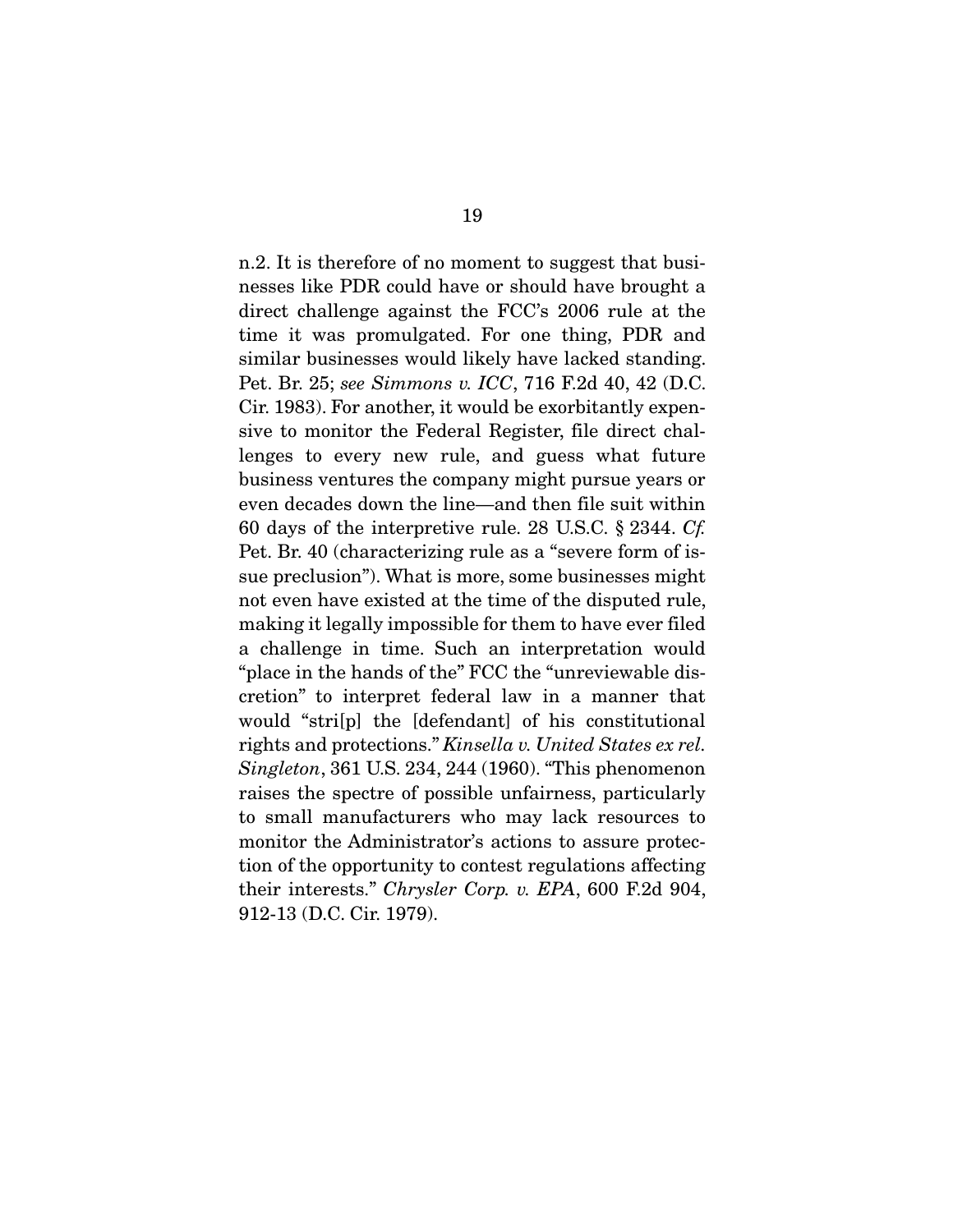### C. The Decision Below Would Strip Defendants Of The Ability To Raise Constitutional And Statutory Defenses.

 The absurdity of Respondent's view is best illustrated by considering a corner case. Imagine that a federal agency passes an interpretive rule that on its face discriminates on the basis of race in violation of the Fourteenth Amendment or chills speech in violation of the First Amendment. Imagine further that no regulated entity challenges this interpretive statute in court at the time it is promulgated. *N.L.R.B. Union v. Fed. Labor Relations Auth.*, 834 F.3d 191, 169 (D.C. Cir. 1987) (suggesting similar hypothetical). Does this mean that any defendant sued on the basis of violating the law has forfeited his right to raise a constitutional defense? We think not.

 As Justice Powell explained in *Adamo Wrecking Co.*, a regulated entity that fails to challenge an administrative rule within the specified timeframe should not be deprived of later raising a constitutional defense to its application without a court giving the constitutional question "serious consideration." 434 U.S. at 290 (Powell, J., concurring); *see also Harrison v. PPG Indus., Inc.*, 446 U.S. 578, 594 (1980) (Powell, J., concurring) (repeating this concern); *cf. Elgin v. Dep't of Treasury*, 567 U.S. 1, 24 (2012) (Alito, J., dissenting) (raising similar concerns). This follows from the basic rule that "[e]very citizen is entitled to resort to all the courts of the country, and to invoke the protection which all the laws . . . may afford him." *Home Ins. Co. of New York v. Morse*, 87 U.S. 445, 451 (1874). "The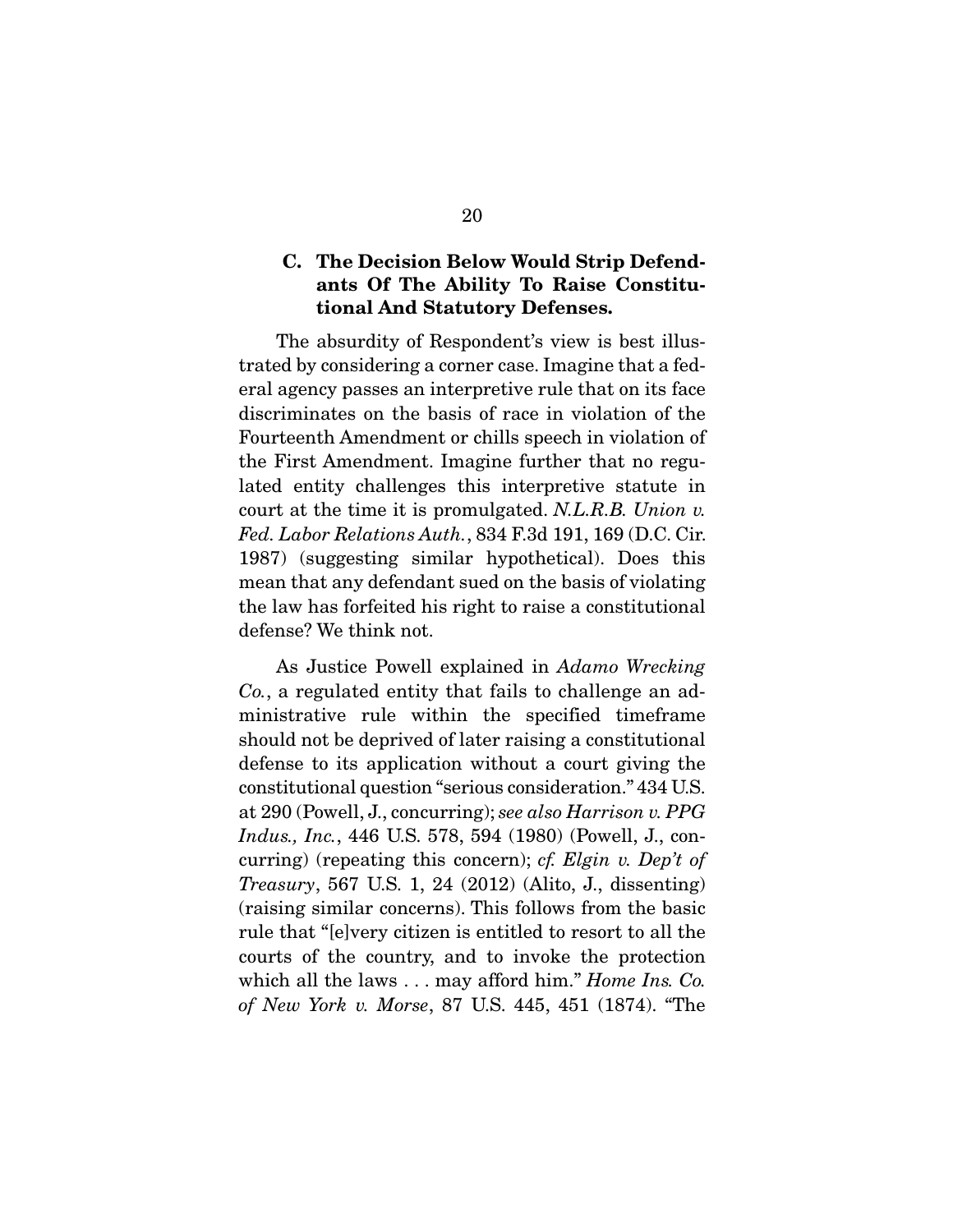supremacy of law demands that there shall be opportunity to have some court decide whether an erroneous rule of law was applied." *St. Joseph Stock Yards Co. v. United States*, 298 U.S. 38, 84 (1936) (Brandeis, J., concurring).

 Perhaps mindful of these concerns, at least one federal court of appeals has explicitly recognized that these Constitutional concerns warrant a narrow reading of the Hobbs Act. In *United States v. Any & All Radio Station Transmission Equip.*, 204 F.3d 658 (6th Cir. 2000), the government initiated an in rem forfeiture action against an unlicensed micro-broadcaster in an attempt to seize equipment knowingly used to broadcast without a license. The defendant argued that the FCC regulation relied upon "was an unconstitutional prior restraint on speech" in violation of the First Amendment. *Any & All*, 204 F.3d at 662, 666-67. The district court held "that it lacked jurisdiction to entertain [the defendant]'s constitutional defenses because 28 U.S.C. § 2342 [*i.e.*, the Hobbs Act] provides that courts of appeals have exclusive jurisdiction 'to enjoin, set aside, suspend . . . or to determine the validity of . . . all final orders of the [FCC].' '' *Any & All*, 204 F.3d at 667. The Sixth Circuit reversed, "for the simple reason that no FCC order is being challenged." *Id.* (quoting *United States v. Any & All Radio Station Transmission Equip.*, 169 F.3d 548, 554 (8th Cir. 1999), *opinion rev'd on reh'g*, 207 F.3d 458 (8th Cir. 2000) (Arnold, J., concurring)).

 In the words of Judge Arnold, "Until today I had not supposed that anyone could plausibly maintain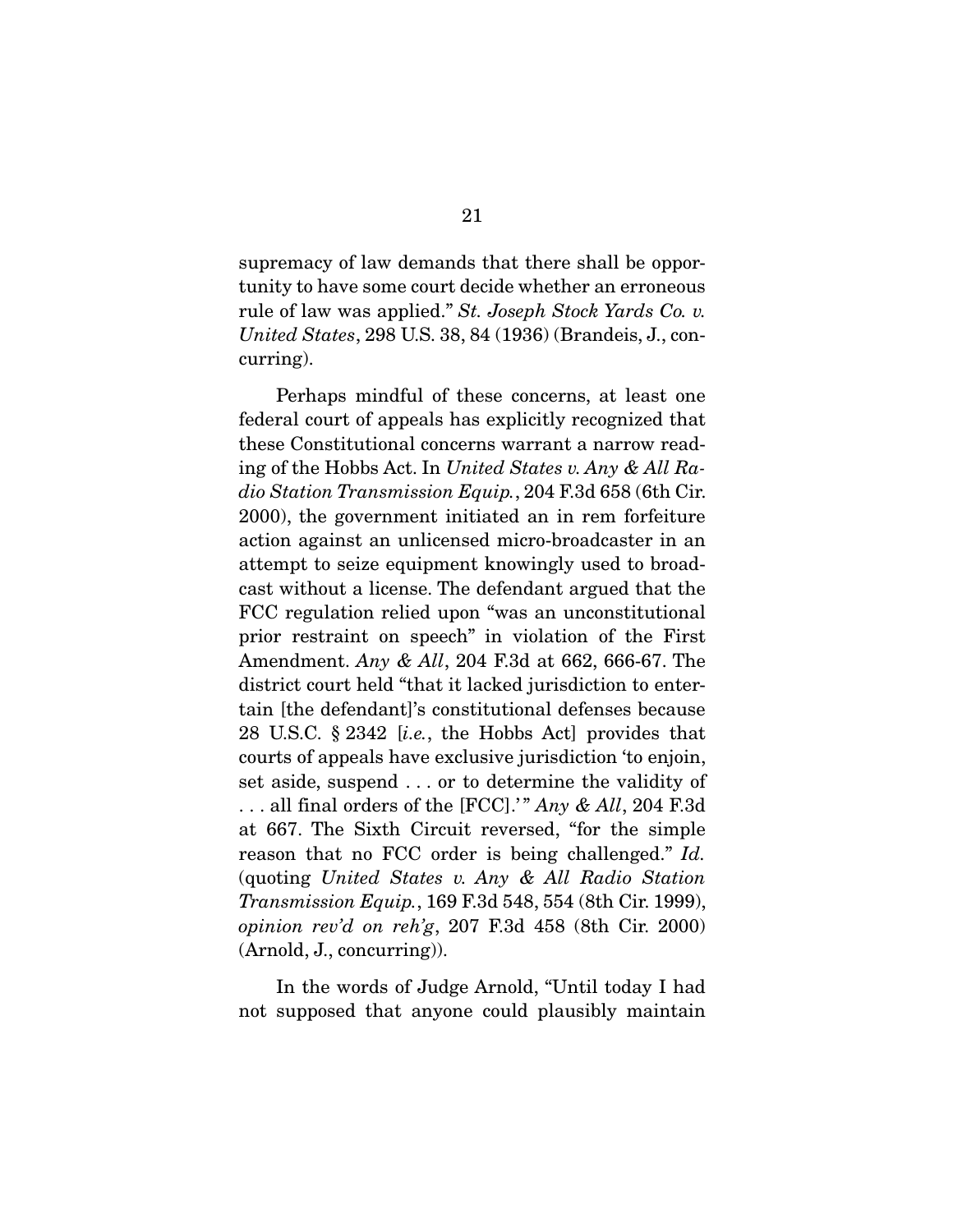that any court of the United States, properly seized of jurisdiction of a suit, did not also have jurisdiction to consider constitutional defenses to that suit." *Any & All*, 169 F.3d at 554 (Arnold, J., concurring), *opinion rev'd on reh'g*, 207 F.3d 458 (8th Cir. 2000). Although the Hobbs Act might govern the jurisdiction for filing "a suit to enjoin a denial of a rulemaking petition[, n]o such petition is at issue here, and the fact that [a defendant] could file one and have his defenses adjudicated is of no moment." *Id.*

 But not all lower courts have recognized this principle. *Compare United States v. Neset*, 235 F.3d 415 (8th Cir. 2000) (rejecting argument), *with id.* at 421 (Heaney, J., dissenting) ("I agree with the Sixth circuit's decision . . . that the district courts in this type of case have jurisdiction to hear First Amendment challenges to the F[CC]'s prohibition of microbroadcasting in the context of an enforcement action filed against them."). It is therefore vital that this Court make clear that regulated entities do not forever lose their statutory or constitutional rights by failing to object to agency rules.

 This basic constitutional concern is magnified here in the context of the FCC, which regulates speech. Historically, this Court has vigilantly guarded the First Amendment by permitting facial challenges and lenient standing requirements in order to counteract the specter of speech being chilled. *Virginia v. Hicks*, 539 U.S. 113, 118 (2003) ("The First Amendment doctrine of overbreadth is an exception to our normal rule regarding the standards for facial challenges."). Yet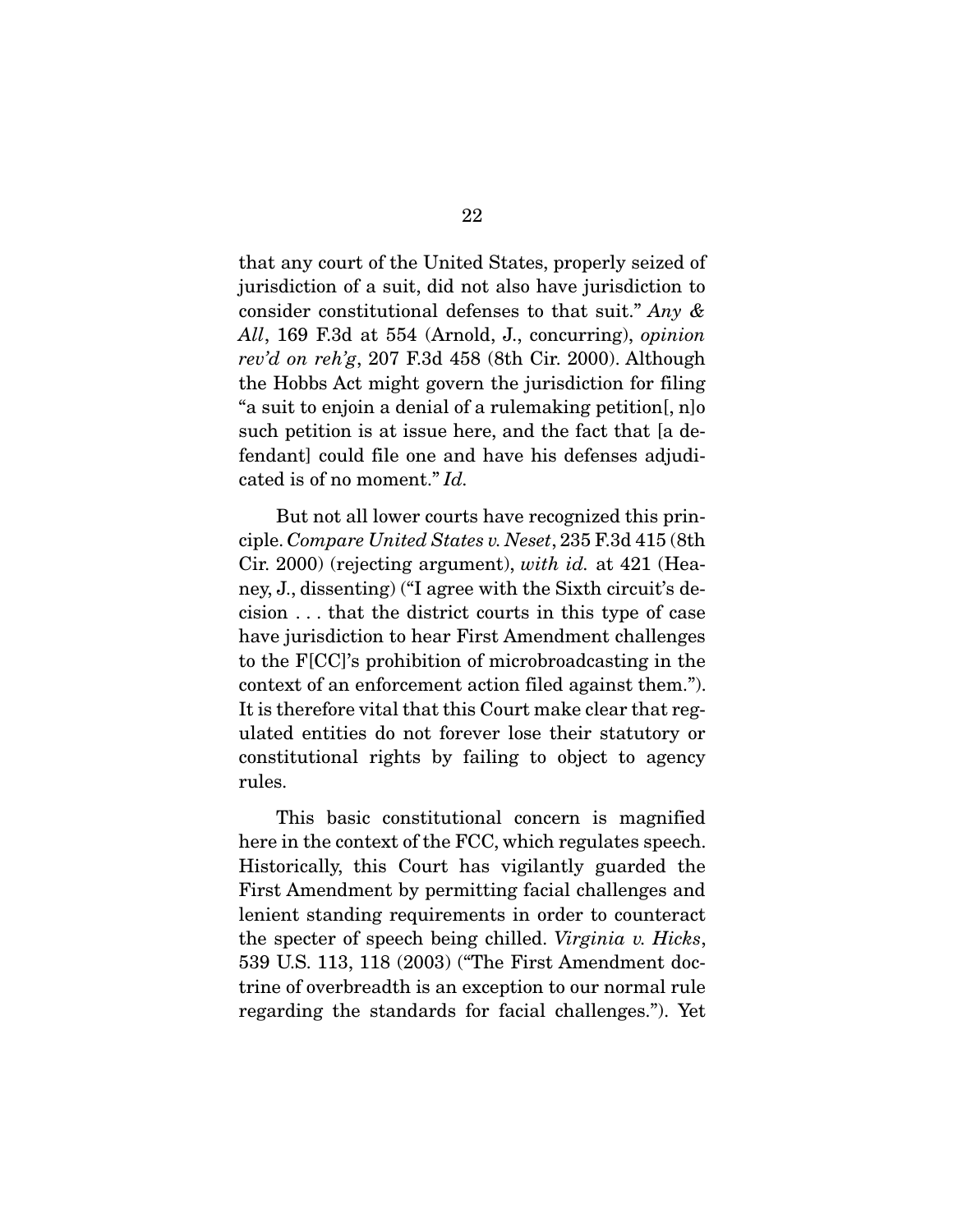here, the court below went out of its way to deprive the district court of any ability to second-guess the FCC's own interpretation of the TCPA. Pet. App. 2a. This is especially troubling in the context of telecommunications law, as the FCC is uniquely positioned to clamp down on disfavored speech in violation of the First Amendment. *See, e.g.*, *FCC v. Pacifica Found.*, 438 U.S. 726 (1978).4 The speech at issue in this case is hardly "of such slight social value as a step to truth that any benefit that may be derived from them is clearly outweighed." *Chaplinsky v. New Hampshire*, 315 U.S. 568, 572 (1942). To the contrary, Petitioners are offering free copies of a medical text—*Physicians' Desk Reference* a document of significant social value. *See, e.g.*, *Mutual Pharm. Co. v. Bartlett*, 570 U.S. 472, 478 (2013) (relying upon text).

 What is more, federal judges have singled out the TCPA in particular for its "draconian penalties," *Creative Montessori Learning Ctrs. v. Ashford Gear LLC*, 662 F.3d 913, 915 (7th Cir. 2011) (Posner, J.), which are so disproportionate that scholars have warned lower courts to "take seriously the possibility that the TCPA's statutory damages violate the Due Process Clause of the Fifth Amendment as applied." J. Gregory

- *They try to shut me down on MTV*,
- *But it feels so empty without me*.

<sup>4</sup> As "the well-known performer Eminem," *Elonis v. United States*, 135 S. Ct. 2001, 2007 (2015), once complained:

*So the FCC won't let me be*,

*Or let me be me, so let me see*.

Marshall Mathers, *Without Me*, THE EMINEM SHOW (2002).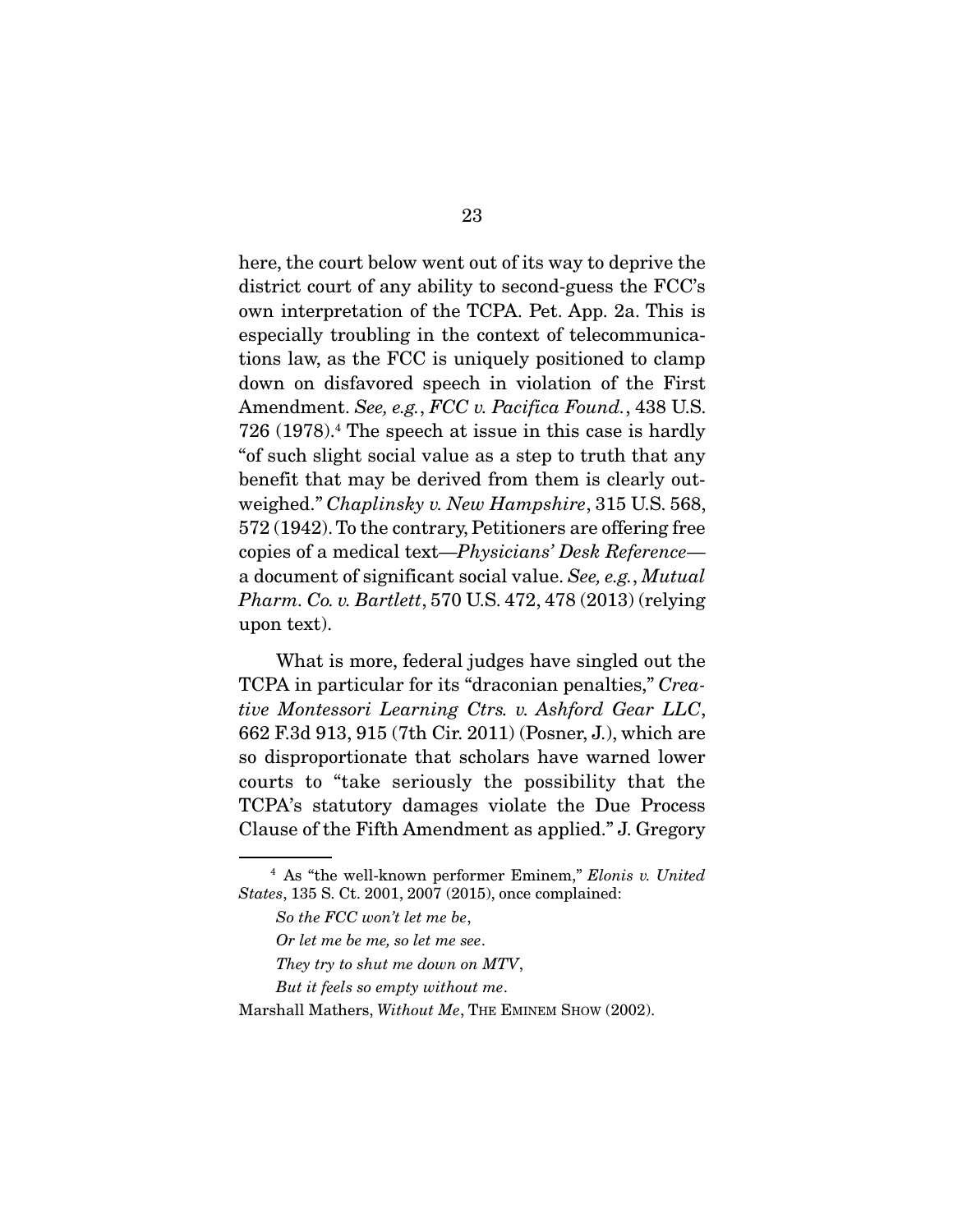Sidak, *Does the Telephone Consumer Protection Act Violate Due Process As Applied?*, 68 FLA. L. REV. 1403, 1412 (2016); *cf. Adamo Wrecking Co.*, 434 U.S. at 283 (emphasizing "[t]he stringency of the penalty imposed"). Private entities have in turn leveraged overbroad agency interpretations to bring *in terrorem* suits against small businesses in their hunt for large settlements. In the words of one court of appeals, "junk-fax litigation is best explained" as having " 'blossom[med] into a national cow for plaintiff 's attorneys specializing in TCPA disputes'" who use it as a "means of targeting small businesses" to "nai[l] the little guy, while . . . tak[ing] a big cut." *Bridgeview Health Care Ctr., Ltd. v. Clark*, 816 F.3d 935, 941 (7th Cir. 2016) (quoting Yuri R. Linetsky, *Protection of "Innocent Lawbreakers": Striking the Right Balance in the Private Enforcement of the Anti "Junk Fax" Provisions of the Telephone Consumer Protection Act*, 90 NEB. L. REV. 70, 97 (2011)).

 This Court would never countenance the notion that courts should defer to administrative agencies when interpreting the First or Fourteenth Amendments. It is therefore vital that this Court preserve defendants' ability to raise constitutional and statutory defenses, lest the FCC propagate rules with "obvious chilling effect on free speech." *Reno v. Am. Civ. Liberties Union*, 521 U.S. 844, 872 (1997); *see, e.g.*, *Am. Lib. Assoc. v. FCC*, 406 F.3d 689, 708 (D.C. Cir. 2005) ("The FCC argues that the Commission has 'discretion' to exercise 'broad authority' over equipment used in connection with radio and wire transmissions, 'when the need arises, even if it has not previously regulated in a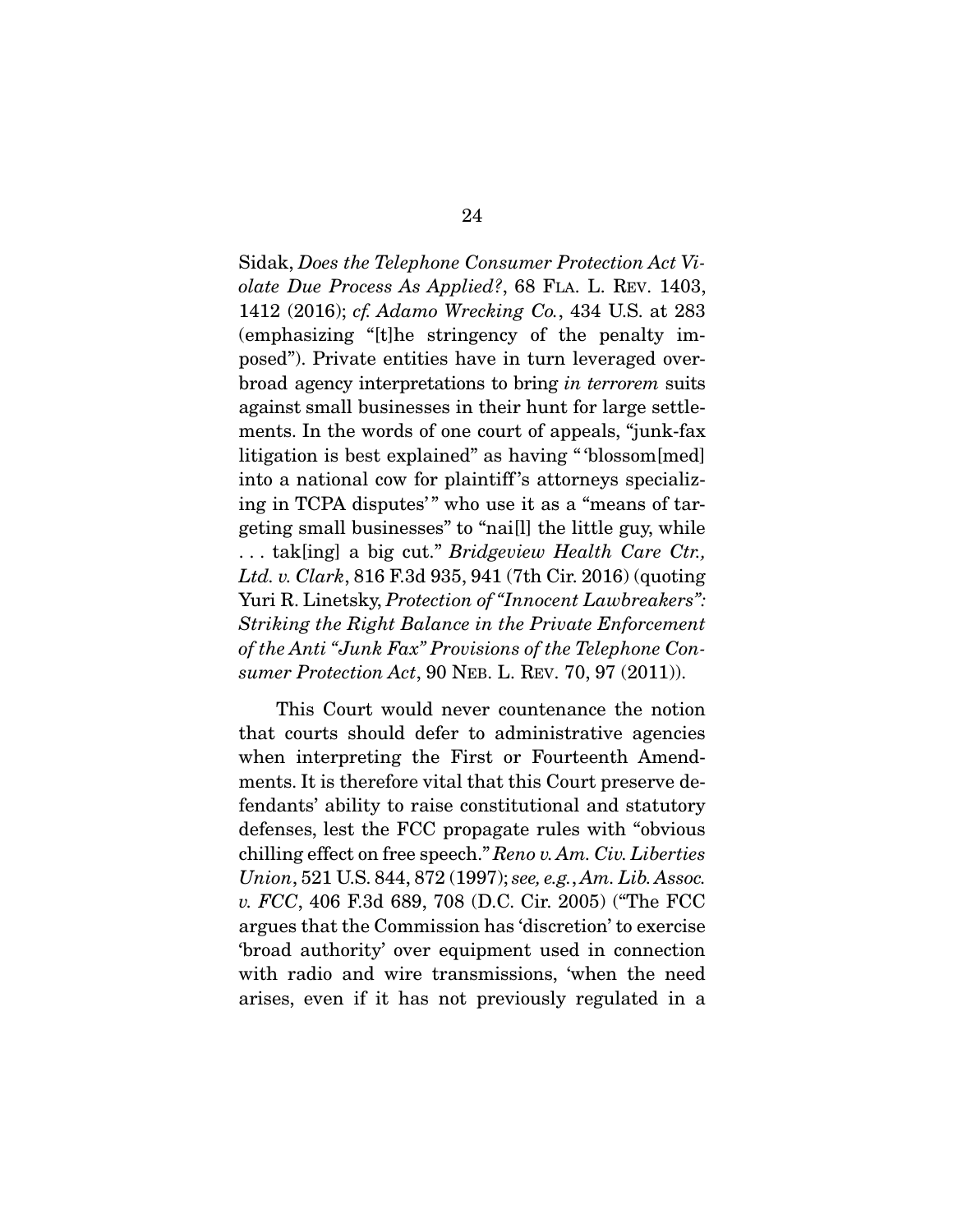particular area.' This is an extraordinary proposition.") (quoting FCC brief ). As this Court recently made clear in the context of the TCPA, "[f]ederal courts, though 'courts of limited jurisdiction,' in the main 'have no more right to decline the exercise of jurisdiction which is given, than to usurp that which is not given.'" *Mims*, 565 U.S. at 376 (citing *Kokkonen v. Guardian Life Ins. Co. of Am.*, 511 U.S. 375, 377 (1994); *Cohens v. Virginia*, 19 U.S. (6 Wheat.) 264, 404 (1821)).

 Nor are these concerns limited to the FCC, as the Hobbs Act equally extends to final orders issued by the Atomic Energy Commission, Department of Agriculture, Federal Maritime Commission, Department of Transportation, and Surface Transportation Board as well as final orders under Section 812 of the Fair Housing Act. *See* 28 U.S.C. § 2342(2)-(7). And other federal statutes contain similar jurisdiction-channeling provisions, including the Clean Air Act, the Clean Water Act, and the Comprehensive Environmental Response, Compensation and Liability Act (CERCLA). 33 U.S.C. § 1369(b); 42 U.S.C. §§ 7607(b)(2), 9613(a). Amici States frequently litigate claims under these statutes. *See, e.g.*, *Massachusetts v. EPA*, 549 U.S. 497, 514 (2007); *see also Nat'l Ass'n of Mfrs*., 138 S. Ct. at 627 (discussing States' challenges to the EPA's Waters of the United States rule). And in those contexts, this Court has consistently held that jurisdiction-channeling provisions do not foreclose all other forms of judicial review.

 For example, in *Decker v. N.W. Envtl. Defense Ctr.*, 568 U.S. 597 (2013), this Court held that 33 U.S.C.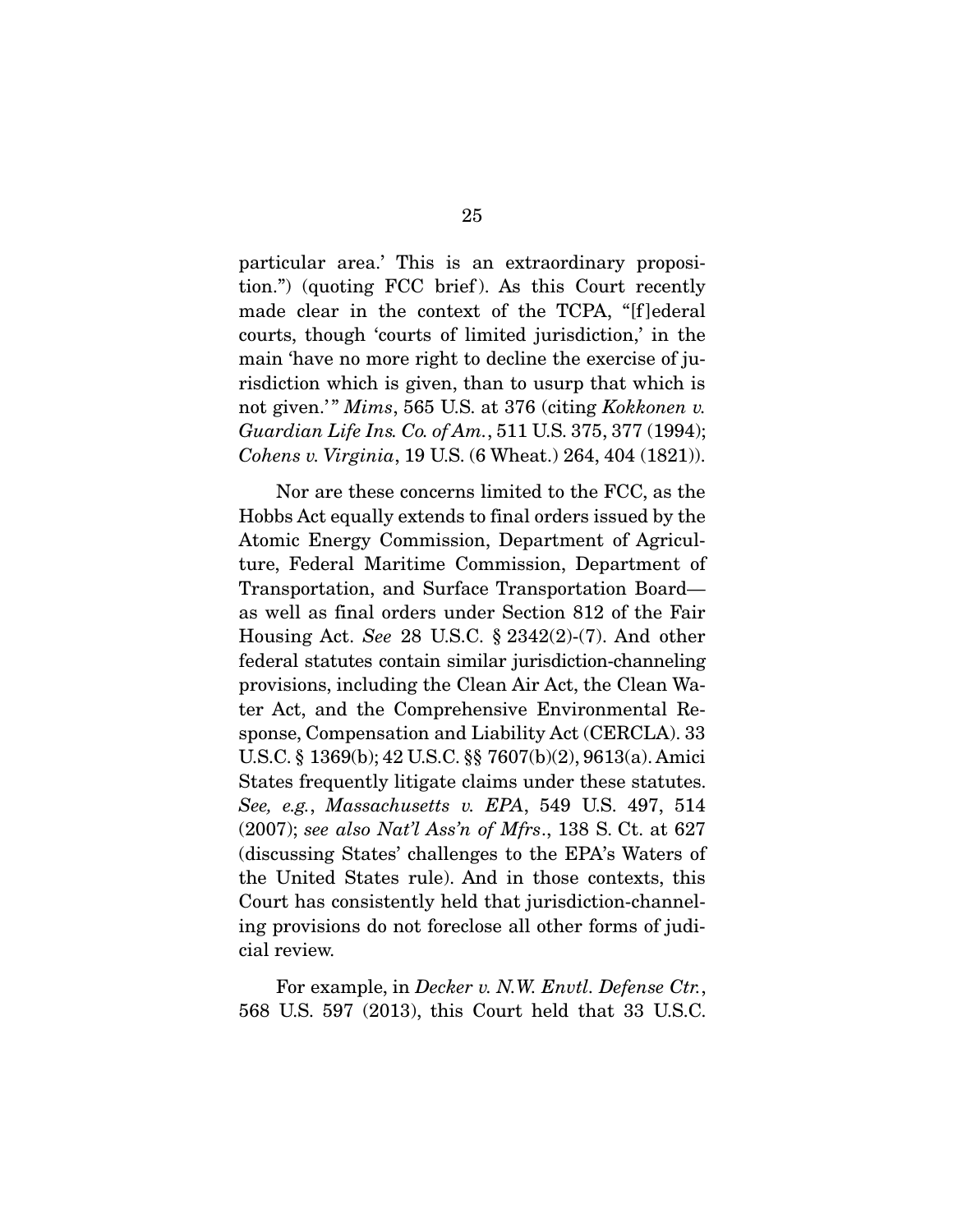§ 1369(b)'s "exclusive jurisdiction mandate . . . extends only to certain suits challenging some agency actions" but "does not bar a district court from entertaining a citizen suit . . . against an alleged violator . . . seek[ing] to enforce an obligation imposed by the Act or its regulations." *Id.* at 608; *cf. N.L.R.B. Union*, 834 F.3d at 196 (noting that because "administrative rules and regulations are capable of continuing application[,] limiting the right of review of the underlying rule would effectively deny many parties ultimately affected by a rule of an opportunity to question its validity") (quoting *Functional Music, Inc. v. FCC*, 274 F.2d 543, 546 (D.C. Cir. 1958)).

 Most notably, in *Adamo Wrecking Co.*, this Court held that a defendant "who is charged with a criminal violation under the [Clean Air Act] may defend on the ground that" its conduct did not fall within the statute, even though the agency's implementing regulation was reviewable exclusively in the U.S. Courts of Appeals. 434 U.S. at 279. The Court explained that Congress "ha[d] not uniformly precluded judicial challenge to the order as a defense in [a] criminal proceeding." *Id.* at 282.

The narrow inquiry to be addressed by the court in a criminal prosecution is not whether the Administrator has complied with appropriate procedures in promulgating the regulation in question, or whether the particular regulation is arbitrary, capricious, or supported by the administrative record. Nor is the court to pursue any of the other familiar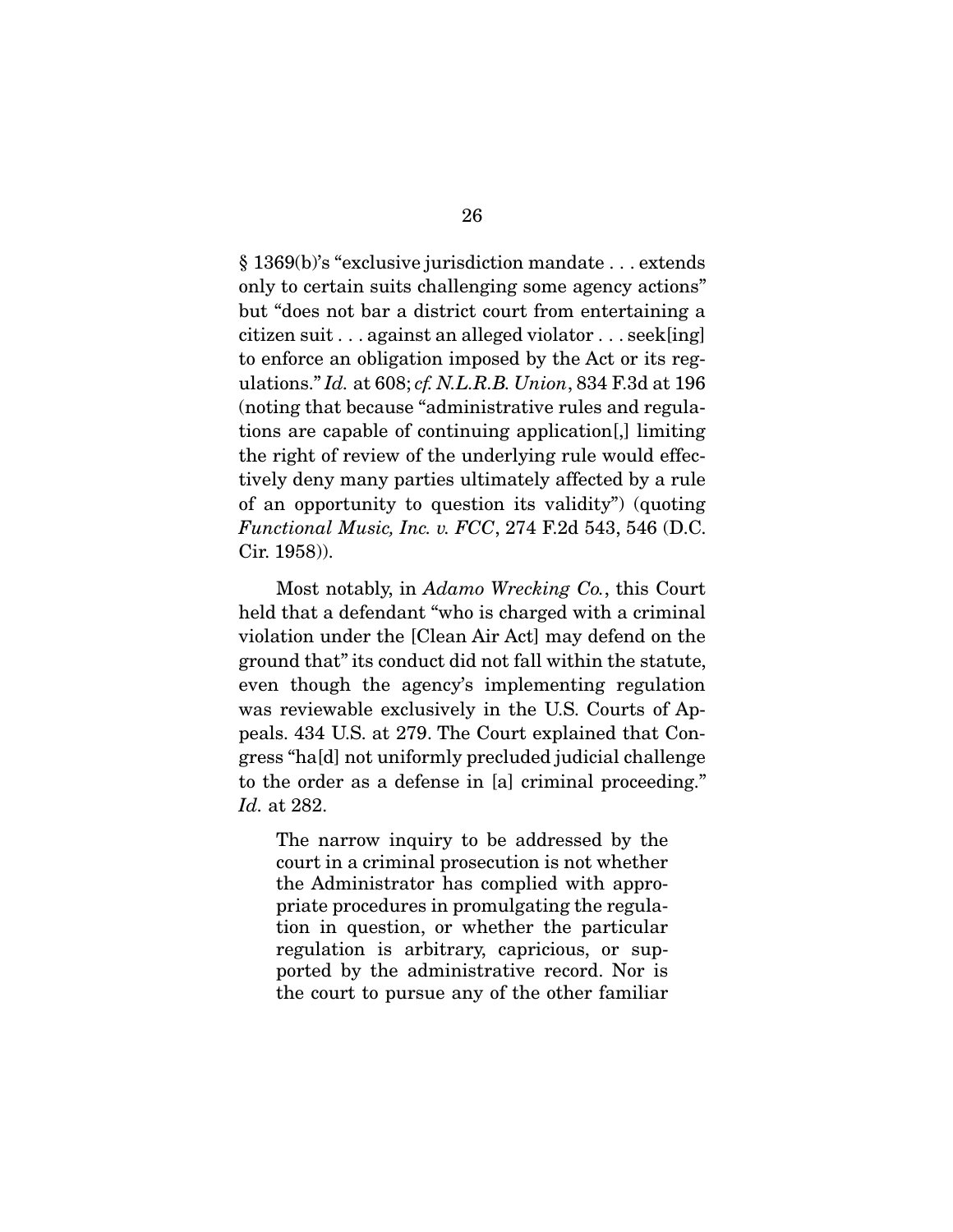inquiries which arise in the course of an administrative review proceeding. The question is only whether [the defendant's conduct falls] within the broad limits of the congressional meaning of that [statute].

#### *Id.* at 285.

 The Court emphasized that "the Administrator's promulgation of the standard is not subject to judicial review in the criminal proceeding," and "[t]he District Court did not presume to judge the wisdom of the regulation or to consider the adequacy of the procedures which led to its promulgation." *Id.* at 283-84. Instead, the district court "merely concluded that" the alleged conduct did not fall within the statutory definition. *Id.* at 284. As a result, the Clean Air Act's exclusive review provisions "d[id] not relieve the Government of the duty of proving, in a prosecution" that the conduct falls within the relevant statutory definition. *Id.* For the same reasons, the Hobbs Act does not relieve Respondent of its burden to show that Petitioners' conduct falls within the language of the TCPA.

\* \* \*

 For all these reasons, Respondent's interpretation of the Hobbs Act raises serious constitutional concerns and should be rejected. The decision below threatens to permit the administrative state to swallow up even more of the liberties guaranteed by the separation of powers, federalism, and due process. Although "the time has" not yet "come to face the behemoth" of judicial deference to federal agencies, *Lynch*, 810 F.3d at